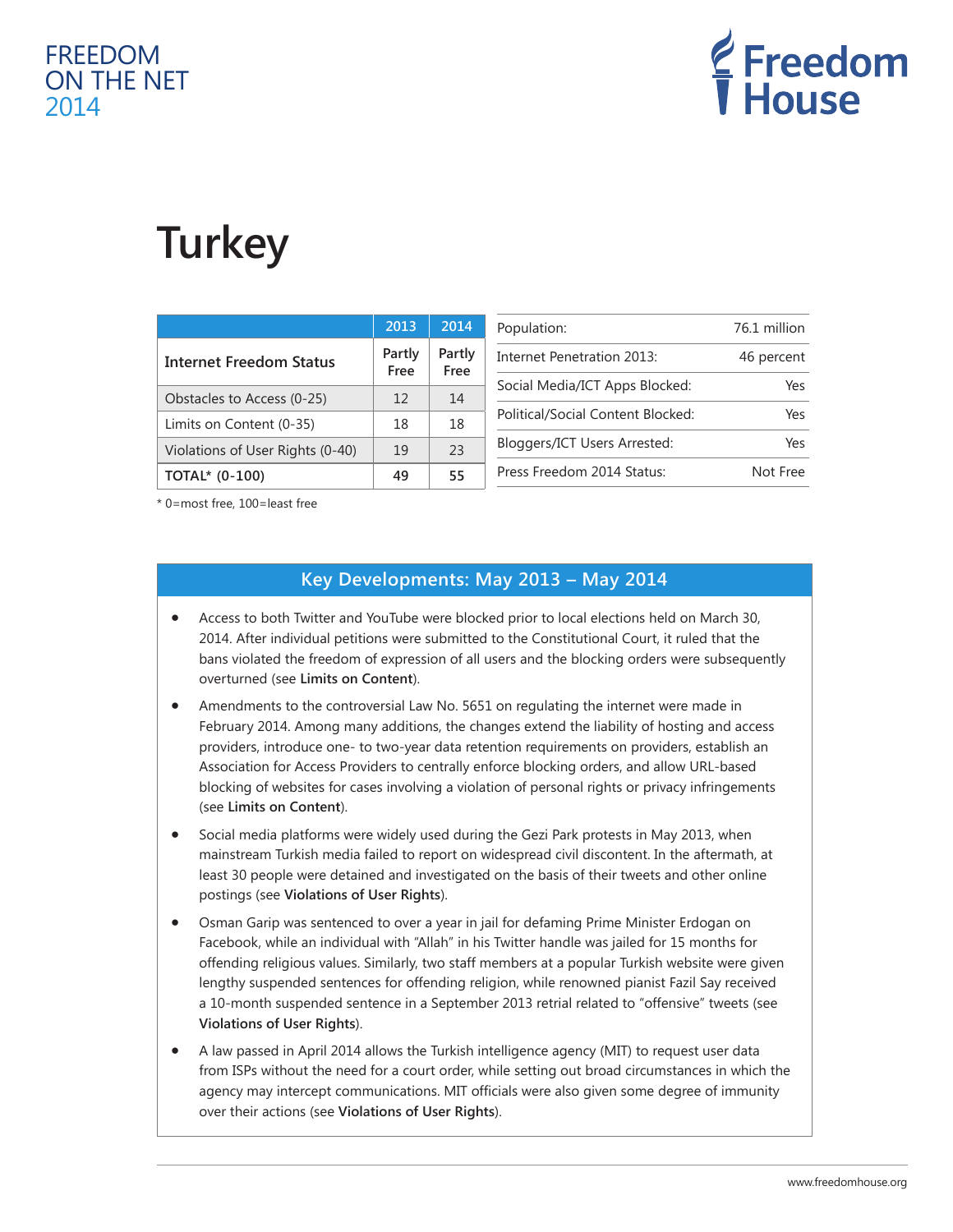## **Introduction**

Mass protests, corruption scandals, and local elections contributed to a tumultuous year in Turkey. In each of these three areas, the internet has been a key battleground for control. In June 2013, protestors took to Istanbul's Taksim Gezi Park in a bid to halt construction of a shopping mall on the site. Police responded with brute force, escalating the low level demonstrations into a broader protest against the disproportionate police violence and the government of Prime Minister Recep Tayyip Erdoğan, who in August 2014 was voted president in Turkey's first direct elections for the post.1 Traditional Turkish media—much of which is owned or controlled by elements close to the ruling Justice and Development Party (AKP)—refused to cover the events, moving most coverage to online channels and social media. This led Erdoğan to label Twitter "the worst menace to society" as part of an overall strategy of demonizing and discrediting social media, one of the few forms of information that is not yet controlled by progovernment individuals. Turkey temporarily blocked Soundcloud, Vimeo, and other social media platforms during the coverage period, and in total, the amount of blocked websites increased by 11,000 to over 40,000 by April 2014.<sup>2</sup>

Social media took the spotlight for a second time in December 2013. Recordings posted to YouTube, purporting to reveal illegally wiretapped conversations between top government officials, including Erdoğan, appeared to implicate many in corruption allegations. Erdoğan dismissed the tapes as distorted and characterized their circulation as part of an attempt by Fethullah Gülen, a U.S.-based exiled preacher, and his followers to take down the government. The leaks led to the dismissal or reshuffling of hundreds of police officers and judges with suspected ties to Gülen, once an ally of Erdoğan's AKP. In February 2014, a judiciary reform law was passed to boost the influence of the Justice Ministry in appointing judges in a clear threat to judicial independence, $^3$  although elements of that law were later overturned by the Constitutional Court in April.<sup>4</sup>

The role of social media in the "Occupy Gezi" protests and the dissemination of leaked wiretaps led to significant movement on the legal front. Lawmakers passed amendments to Turkey's Law 5651, which regulates the internet, in an attempt to provide a stronger legal basis for the immediate blocking of content that violates privacy—for example, leaked audio recordings—and, in exceptional cases, entire social media platforms. The amended law also placed heavy burdens on intermediaries such as ISPs and cybercafes. Protests in Taksim Square in January 2014 did not halt the passage of the bill, introduced as part of an omnibus package, in February. The law attempted to provide a sound legal basis for the blanket blocking of social media platforms, which escalated one month later.

In advance of local elections on March 30, the government took greater steps to limit the flow of information. Twitter was blocked in its entirety on March 21 for failing to comply with government requests to ban anonymous users that had posted links to alleged corruption leaks. In the ensuing

<sup>1</sup> Umut Uras, "Erdogan wins Turkey's presidential election," Al Jazeera, August 11, 2014 [http://www.aljazeera.com/news/](http://www.aljazeera.com/news/middleeast/2014/08/erdogan-wins-turkey-presidential-election-2014810172347586150.html) [middleeast/2014/08/erdogan-wins-turkey-presidential-election-2014810172347586150.html](http://www.aljazeera.com/news/middleeast/2014/08/erdogan-wins-turkey-presidential-election-2014810172347586150.html).

<sup>2</sup> Engelliweb.com is a website that documents information about blocked websites from Turkey. Site accessed April 30, 2013,

<sup>3</sup> For more on the HYSK law, see Blaise Misztal and Jessica Michek, "The Separation of Powers in Turkey: Erdogan vs. the Judiciary," Bipartisan Policy Center, April 21, 2014, [http://bipartisanpolicy.org/blog/foreignpolicy/2014/04/21/separation](http://bipartisanpolicy.org/blog/foreignpolicy/2014/04/21/separation-powers-turkey)[powers-turkey](http://bipartisanpolicy.org/blog/foreignpolicy/2014/04/21/separation-powers-turkey).

<sup>4</sup> Tim Arango, "Turkish Court Overturns Part of Law on Judiciary, Loosening Government's Grip," New York Times, April 11, 2014, [http://www.nytimes.com/2014/04/12/world/europe/turkish-court.html.](http://www.nytimes.com/2014/04/12/world/europe/turkish-court.html)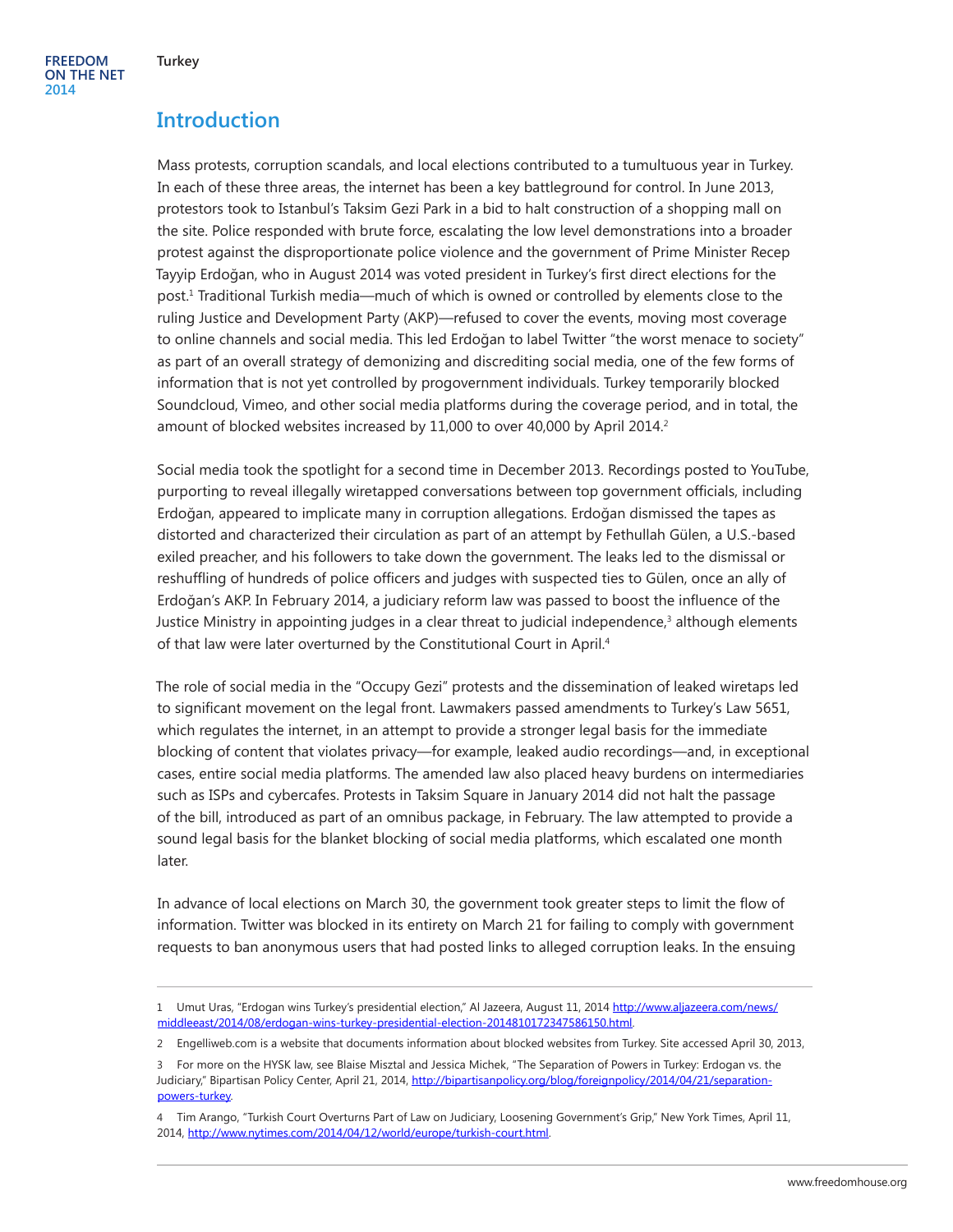outcry, the discovery and sharing of workarounds by tech-savvy users led to a sharp increase in the number of tweets from Turkey. This spike in activity was short-lived, however, as the regulator took steps to block alternative methods of accessing banned sites. Six days later, YouTube was blocked after the apparent leak of a recording of top national security officials debating the possibility of faking an attack on Turkey in order to justify military intervention in Syria.

The bans on Twitter and YouTube were eventually overturned on April 3 and May 29, respectively, after historic decisions from the Constitutional Court. The Turkish judiciary has served as a crucial check against executive authorities in the fight for internet freedom in the country. Supranationally, citizens have filed five separate applications to the European Court of European Rights (ECtHR) to challenge the government's past blocks. In December 2012, the court ruled in the case of *Ahmet*  Yildirim v. Turkey,<sup>5</sup> unanimously finding that the blanket blocking of entire platforms, in this case the hosting service Google Sites, violates freedom of expression provisions in Article 10 of the European Convention of Human Rights.<sup>6</sup> A separate application related to the blocking of Last.fm has yet to be decided, while the ECtHR published the statement of facts for applications related to a case on YouTube on April 16, 2014. The court has asked the Turkish government to comment on the applications by September 20, 2014. Rather than take steps to remedy the country's laws on the internet, the Turkish government has only passed more laws that worsen the rights and freedoms of Turkish users. Turkish lawmakers passed a law in April to allow intelligence agents broad access to stored user data as well as greater scope for intercepting online communications without a court order, while making it more difficult for agents to be held accountable by the courts.

Turkish users also faced increased arrests and legal prosecution for their online activities. Dozens of people were charged with inciting protests or defaming the prime minister over tweets relating to the Gezi Park demonstrations. Osman Garip, a university student, was sentenced to over a year in prison for defaming Erdoğan on Facebook. Several others were ordered to pay fines on similar charges. Poet and pianist Fazil Say, as well as staff at the popular Turkish website Ekşisözlük were handed lengthy suspended sentences for offending religion, while a Twitter user with the word "Allah" in his Twitter handle was sent to jail for 15 months for the same charge. Overall, decisions to punish users or restrict content on disproportionate political, social, or religious grounds continue to imperil Turkish internet freedom.

#### **Obstacles to Access**

Despite an increasing penetration rate in the last few years, obstacles to internet access in Turkey remain. Internet penetration stood at 46.25 percent in 2013, up from 34.37 percent in 2008.<sup>7</sup> As of mid-2014, the number of broadband subscribers has reached 37 million, according to Turkey's Information and Communications Authority (BTK), of which 28.4 million were mobile broadband

<sup>5</sup> Application no.3111/10.

<sup>6</sup> See further "Turkish block on Google site breached Article 10 rights, rules – Strasbourg," at [http://ukhumanrightsblog.](http://ukhumanrightsblog.com/2013/01/16/turkish-block-on-google-site-breached-article-10-rights-rules-strasbourg/) [com/2013/01/16/turkish-block-on-google-site-breached-article-10-rights-rules-strasbourg/](http://ukhumanrightsblog.com/2013/01/16/turkish-block-on-google-site-breached-article-10-rights-rules-strasbourg/).

<sup>7</sup> International Telecommunication Union (ITU), "Percentage of individuals using the Internet, fixed (wired) Internet subscriptions, fixed (wired)-broadband subscriptions," 2008 & 2013, accessed July 12, 2014, [http://bit.ly/14IIykM.](http://bit.ly/14IIykM)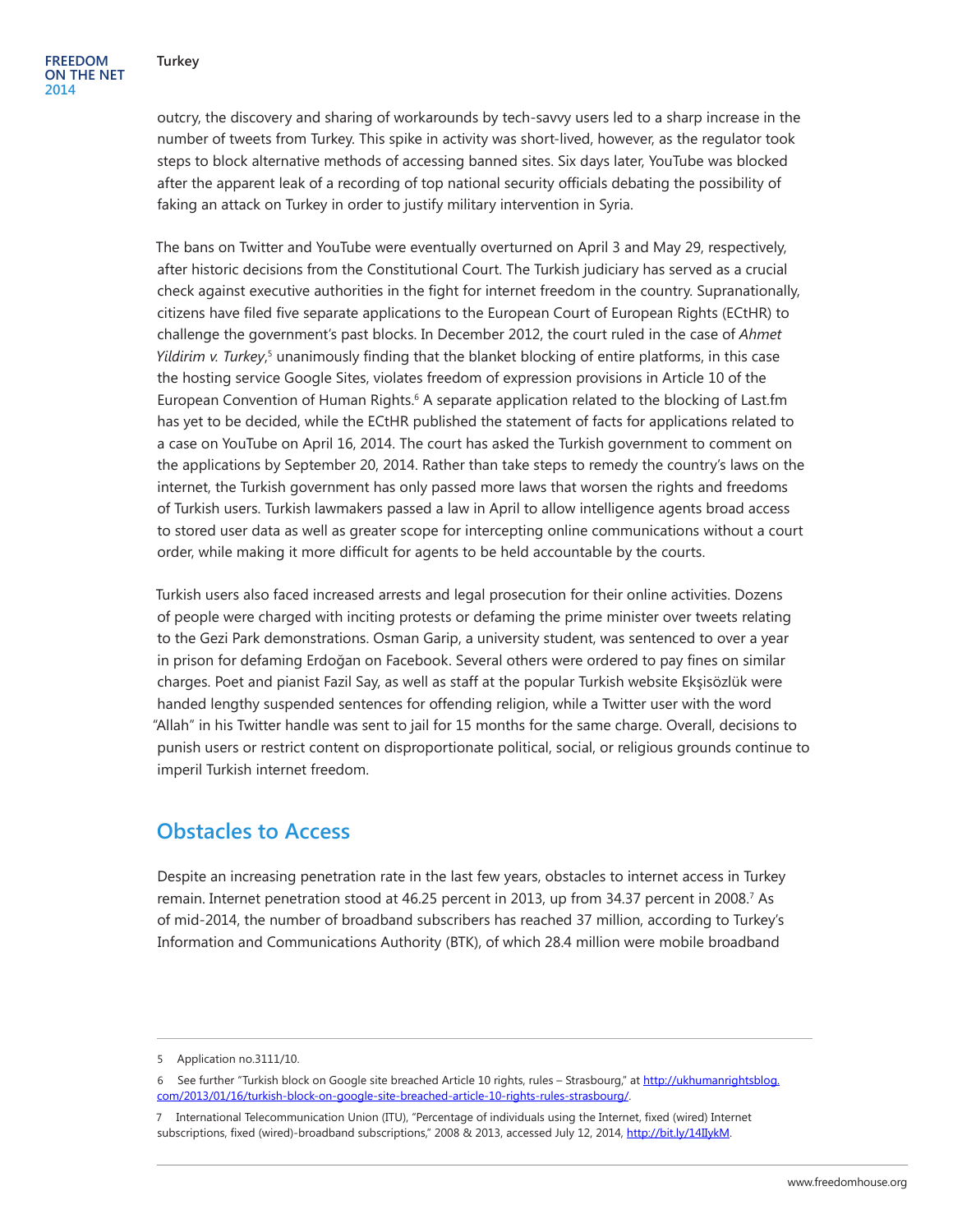subscriptions.<sup>8</sup> In total, mobile penetration was at 92.96 percent in 2013 and all mobile phone operators offer third-generation (3G) data connections.9

Most users access the internet from workplaces, universities, and internet cafes. Poor infrastructure and a lack of electricity in certain areas, especially in the eastern and southeastern regions, have had a detrimental effect on citizens' ability to connect to the internet, particularly from home. While prices have decreased, they do remain high. Bandwidth capping has become standard practice and a part of the broadband services offered by major providers since 2011. A lack of technical literacy, particularly among older Turks, also inhibits wider internet use.

There are around 150 internet service providers (ISPs) in Turkey, though the majority act as resellers for the partly state-owned company Turk Telecom, whose subsidiary TTNet controls around 78 percent of the broadband market.<sup>10</sup> Turkcell is the leading mobile phone provider, with 48.92 percent of subscribers, followed by Vodafone and Avea.11 Overall, delays in the liberalization of local telephony continue to undermine competition in the fixed-line and broadband markets. ISPs are required by law to submit an application for an "activity certificate" from the Telecommunications Communication Presidency (TIB), a regulatory body, before they can offer services. Internet cafes are also subject to regulation. Those operating without an activity certificate from a local municipality may face fines of TRY 3,000 to 15,000 (US\$ 1,335 to US\$ 6,680). Mobile phone service providers are subject to licensing through the BTK.

The Computer Center of Middle East Technical University has been responsible for managing domain names since 1991. The BTK oversees and establishes the domain name operation policy and its bylaws. Unlike in many other countries, individuals in Turkey are not permitted to register and own ".com.tr" and ".org.tr" domain names unless they own a company or civil society organization with the same name as the requested domain. A new set of rules on domain names registration was published in the Official Gazette on November 7, 2010.

The BTK and the TIB, which it oversees, act as the regulators for ICTs and are well staffed and selffinanced.12 However, the fact that board members are government appointees is a potential threat to the BTK's independence, and its decision-making process is not transparent. Nonetheless, there have been no reported instances of certificates or licenses being denied. The TIB also oversees the application of the country's website blocking law and is often criticized by pressure groups for a lack of transparency and its apparent lack of independence from the executive.

<sup>8 &</sup>quot;Electronic Communications Market in Turkey – Market Data (2014 Q2)," Information and Communication Technologies Authority, [http://eng.btk.gov.tr/kutuphane\\_ve\\_veribankasi/pazar\\_verileri/2014\\_Q2\\_ECM\\_MarketData.pdf,](http://eng.btk.gov.tr/kutuphane_ve_veribankasi/pazar_verileri/2014_Q2_ECM_MarketData.pdf) accessed November 5, 2014, slide 8.

<sup>9</sup> International Telecommunication Union (ITU), "Mobile-cellular telephone subscriptions," 2013, accessed July 12, 2014, [http://www.itu.int/ITU-D/ICTEYE/Indicators/Indicators.aspx#.](http://www.itu.int/ITU-D/ICTEYE/Indicators/Indicators.aspx)

<sup>10 &</sup>quot;Electronic Communications Market in Turkey – Market Data (2014 Q2)," Slide 32. Figures do not include cable internet.

<sup>11 &</sup>quot;Electronic Communications Market in Turkey – Market Data (2014 Q2)," Slide 38.

<sup>12</sup> Information and Communication Technologies Authority, <http://www.tk.gov.tr/Eng/english.htm>.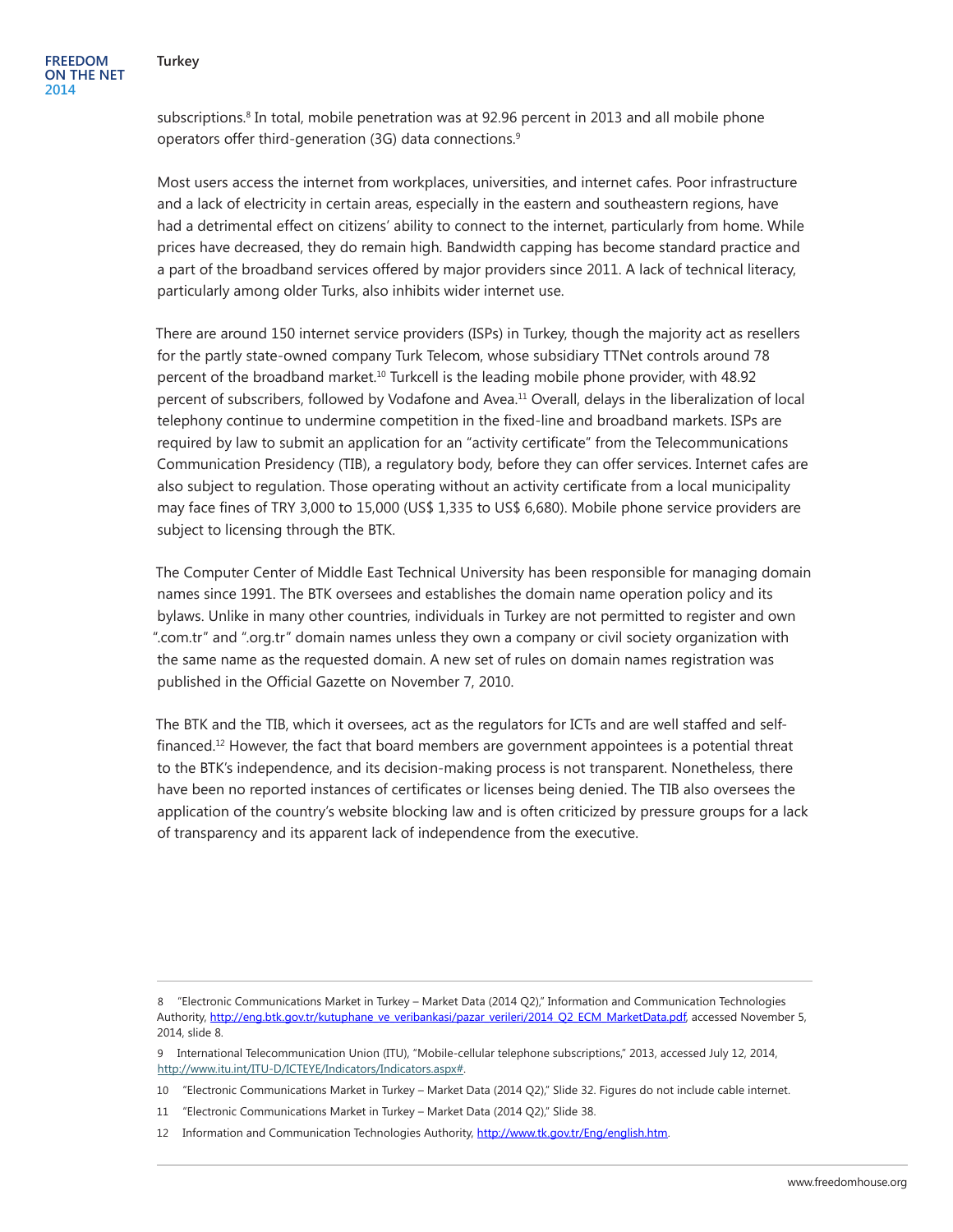### **Limits on Content**

Internet censorship continues to increase steadily in Turkey. Over the past 12 months alone, access to around 11,000 additional websites was blocked.<sup>13</sup> This figure includes numerous sites that were blocked for political or social reasons, such as news outlets or online communities that report on LGBTI issues, ethnic minorities, or events in the southeast of the country, which is home to a decades-long separatist conflict with Kurdish militants. Changes to Turkey's internet law entrusted the TIB with broad discretion to block privacy violations, while failing to establish strong checks and balances. These changes came after the leaking of alleged phone conversations of top government officials on December 17, 2013, and laid the groundwork for the eventual blocking of social media platforms such as Twitter and YouTube. Access to WordPress, DailyMotion, SoundCloud, and videosharing platform Vimeo was also temporarily blocked over the coverage period. Social media facilitated the dissemination of leaks, and mobilization of massive protests in Istanbul's Taksim Gezi Park and elsewhere.

The blocking and removal of online content is regulated under the "Regulation of Publications on the Internet and Suppression of Crimes Committed by means of Such Publication," referred to as Law No. 5651.<sup>14</sup> The law was initially established to protect children and prevent access to illegal and harmful internet content. This includes material related to child sexual abuse, drug use, the provision of dangerous substances, prostitution, obscenity, gambling, suicide promotion, and crimes against Mustafa Kemal Ataturk, the founding father of modern Turkey.15 The responsibilities of content providers, hosting companies, public access providers, and ISPs are delineated in Law No. 5651. Domestically-hosted websites with proscribed content can be taken down, while websites based abroad can be blocked and filtered through ISPs. The law, first passed in 2007, has already been found to be in contravention of the European Convention of Human Rights.

Blocking orders are issued by courts as well as the TIB.<sup>16</sup> The procedures surrounding decisions are nontransparent in both cases, creating significant challenges for those seeking to appeal. Judges can issue blocking orders during preliminary investigations as well as during trials. The reasoning behind court decisions is not provided in blocking notices and the relevant rulings are not easily accessible. As a result, it is often difficult for site owners to determine why their site has been blocked and which court has issued the order. The TIB's mandate includes executing judicial blocking orders, but it can also issue administrative orders under its own authority for certain content. Moreover, in some cases it has successfully asked content and hosting providers to remove offending items from their servers, allowing it to avoid issuing a blocking order that would affect an entire website. This occurs despite the fact that intermediaries are not responsible for third party content on their sites.

In December 2011, an administrative court in Ankara rejected an appeal to obtain official blocking statistics under Turkey's freedom of information law. A subsequent appeal to the Council of State,

<sup>13</sup> Engelliweb.com is a website that documents information about blocked websites from Turkey. Site accessed April 30, 2013,

<sup>14</sup> Law No 5651 was published on the Turkish Official Gazette on 23.05.2007, No. 26030. A copy of the law can be found (in Turkish) at<http://www.wipo.int/wipolex/en/details.jsp?id=11035>.

<sup>15</sup> "Turkey: Internet Freedom, Rights in Sharp Decline," Human Rights Watch, September 2, 2014, [http://www.hrw.org/](http://www.hrw.org/news/2014/09/02/turkey-internet-freedom-rights-sharp-decline) [news/2014/09/02/turkey-internet-freedom-rights-sharp-decline](http://www.hrw.org/news/2014/09/02/turkey-internet-freedom-rights-sharp-decline).

<sup>16</sup> According to TIB statistics from May 2009, the last date these were available, the courts are responsible for 21 percent of blocked websites, while 79 percent are blocked administratively by the TIB. Reporters Without Borders, "Telecom Authority Accused of Concealing Blocked Website Figures," news release, May 19, 2010, [http://en.rsf.org/turkey-telecom-authority](http://en.rsf.org/turkey-telecom-authority-accused-of-19-05-2010,37511.html)[accused-of-19-05-2010,37511.html.](http://en.rsf.org/turkey-telecom-authority-accused-of-19-05-2010,37511.html)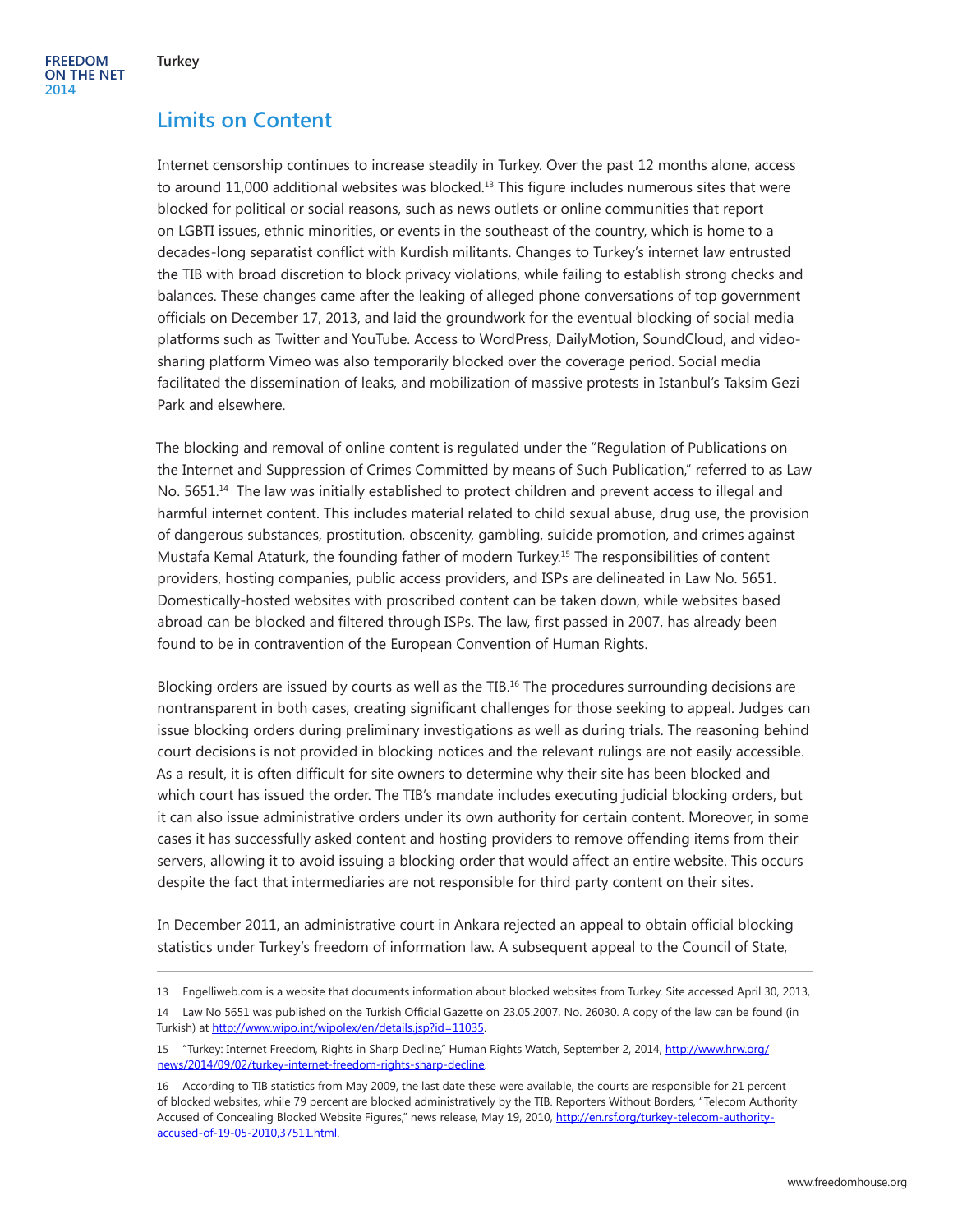the highest administrative court in Turkey, was lodged in January 2012 to obtain the statistics. The Court had not issued a decision as of May 2014.

Currently, access to a number of well-known sites and services is blocked, including Last.fm, Metacafe, the digital library Scribd, and Ktunnel, a popular proxy service that was blocked in late 2013. The courts have indefinitely blocked access to the websites of several alternative news sources that report news on southeastern Turkey and Kurdish issues, such as *Atilim*, *Özgür Gündem*, *Azadiya Welat*, *Keditör*, *Günlük Gazetesi*, and Firat News Agency.

Despite the fact that it is not illegal, sexually-explicit content is often blocked by the authorities under the pretext of protecting minors, including 5Posta, a Turkish-language website which features writings of a sexual nature, and the *Playboy* website. 5Posta is blocked by two different decisions, and an appeal is ongoing.<sup>17</sup> An individual petition was separately lodged with the Constitutional Court by the owner of 5Posta in November 2013. Similarly, two university professors lodged an appeal at the Council of State level against the *Playboy* block in early 2014. Grindr, a mobile application that uses location data to connect gay, bisexual, and bi-curious men, became the first app to be rendered inaccessible from Turkey in August 2013. The Istanbul 14th Criminal Court of Peace blocked the app as a "protection measure." The ban also covers the application's website. Grindr had over  $125,000$  active monthly users at the time.<sup>18</sup>

In addition to these compulsory blocks, ISPs offer "child" and "family" filtering options under rules established by the BTK in 2011, though the filtering criteria have been criticized as arbitrary and discriminatory.19 The child filter blocks access to Facebook, YouTube, Yasam Radyo ("Radio Life"), the Armenian minority newspaper *Agos*, and several websites advocating the theory of evolution,<sup>20</sup> while some anti-evolution websites remain accessible.<sup>21</sup> The filtering database is maintained by the government without clear criteria. A "Child and Family Profiles Criteria Working Committee" was introduced to address this in 2012, but was largely made up of BTK members or appointees, and does not appear active.

The BTK tried to mandate filtering for all users in  $2011<sup>22</sup>$  but withdrew the proposal following a legal challenge.<sup>23</sup> A decision on a separate challenge to the legality of the voluntary filters launched by the Alternatif Bilişim Derneği (Alternative Information Technologies Association) in expected from the Council of State in 2014.

22 Decision No. 2011/DK-10/91 of Bilgi Teknolojileri ve İletişim Kurumu, dated February 22, 2011.

<sup>17</sup> Ankara 8th Administrative Court Decision No 2010/3103, dated 18 October 2012; Ankara 6th Criminal Court of Peace Decision No 2011/94 dated 24 January 2011.

<sup>18</sup> Rakesh Ramchurn, "Gay hook-up app Grindr fights back against Turkish ban with threat of legal action," The Independent, September 20, 2013, [http://www.independent.co.uk/life-style/gadgets-and-tech/gay-hookup-app-grindr-fights-back-against](http://www.independent.co.uk/life-style/gadgets-and-tech/gay-hookup-app-grindr-fights-back-against-turkish-ban-with-threat-of-legal-action-8829360.html)[turkish-ban-with-threat-of-legal-action-8829360.html](http://www.independent.co.uk/life-style/gadgets-and-tech/gay-hookup-app-grindr-fights-back-against-turkish-ban-with-threat-of-legal-action-8829360.html).

<sup>19 &</sup>quot;New Internet Filtering System Condemned as Backdoor Censorship," Reporters Without Borders, December 2, 2011, <http://en.rsf.org/turquie-new-internet-filtering-system-02-12-2011,41498.html>.

<sup>20</sup> Dorian Jones, "Turkey Blocks Web Pages Touting Darwin's Evolution Theory," Voice of America, December 23, 2011, [http://](http://www.voanews.com/english/news/europe/Turkey-Blocks-Web-Pages-Touting-Darwins-Evolution-Theory-136162663.html) [www.voanews.com/english/news/europe/Turkey-Blocks-Web-Pages-Touting-Darwins-Evolution-Theory-136162663.html](http://www.voanews.com/english/news/europe/Turkey-Blocks-Web-Pages-Touting-Darwins-Evolution-Theory-136162663.html).

<sup>21</sup> Sara Reardon, "Controversial Turkish Internet Censorship Program Targets Evolution Sites," Science Magazine, December 9, 2011, [http://news.sciencemag.org/scienceinsider/2011/12/controversial-turkish-internet-c.html?ref=hp;](http://news.sciencemag.org/scienceinsider/2011/12/controversial-turkish-internet-c.html?ref=hp) "Agos'u Biz Değil Sistem Engelledi" [AGOS was filtered through the Ministry of Education filter. See Haber Merkezi], Bianet, January 23, 2012, [http://www.bianet.org/bianet/ifade-ozgurlugu/135645-agosu-biz-degil-sistem-engelledi.](http://www.bianet.org/bianet/ifade-ozgurlugu/135645-agosu-biz-degil-sistem-engelledi)

<sup>23</sup> On September 27, 2011, the Council of State rejected the "stay of execution" request by Bianet referring to the annulment of the February 22, 2011. The case between Bianet and BTK is currently on-going as of early 2012.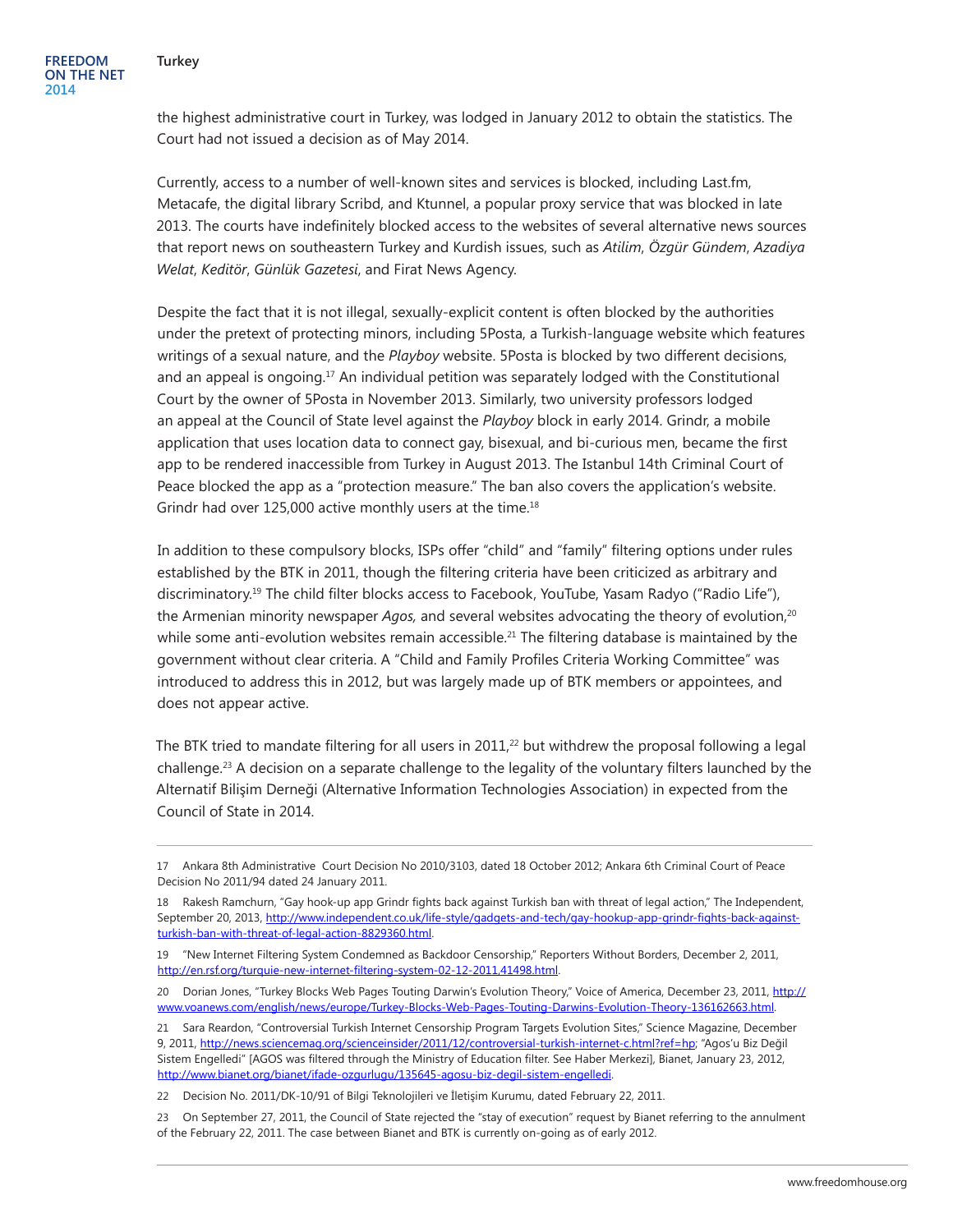Internet access is filtered at primary education institutions and public bodies. The Ministry of Education received public criticism for blocking access to a number of minority news websites in January 2012.24 In response to a number of parliamentary written questions, the Ministry acknowledged that it uses Fortiguard web filtering software at primary education institutions. In a separate written response to Member of Parliament (MP) Ibrahim Binici dated February 27, 2012, the administrators of the Turkish parliament said that internet access within parliament was filtered and that access to gambling, pornographic, gaming, and terrorist websites is blocked.25 In December 2012, they rejected claims that access to websites pertaining to the Alevi Islamic minority was among the content blocked.

Rather than addressing Law No. 5651's shortcomings in the wake of public criticism, one of the main legal developments over the past year in Turkey was the passage of amendments which made it more repressive.<sup>26</sup> While the original version of Law No. 5651 included only notice-based liability and takedown provisions for violations of individual rights, the amended version extends this provision to include URL-based blocking orders to be issued by a judge at a Criminal Court of Peace in relation to the objectionable content. In certain circumstances, if deemed necessary a judge may also issue an order to block complete domains such as YouTube or Twitter.

The amendments expanded powers for the TIB. When the privacy of an individual or legal entity may have been violated, they can now apply directly to the TIB, who can issue an order to ISPs to block the content in question. While the TIB does not require a court order to have the content blocked, under the law, the victim of the privacy violation must submit a court petition within 24 hours. The court must then rule on the matter within 48 hours, otherwise the order is suspended and the content is unblocked. If the court decides to block the website, only then can an individual apply to a court to reverse the decision. In cases where no complaint has been received, but content may result in adverse consequences to the privacy of others, the head of the TIB can also act *ex officio* to block at his or her own discretion. Individuals may also dispute this in a court. The amended version of Law No. 5651 also shields TIB staff if they commit crimes during the exercise of their duties. Criminal investigations can only be initiated subject to an authorization from the TIB Director for TIB staff and from the relevant Minister for the TIB Director. This process casts a serious doubt on the functioning and accountability of the TIB.

Under the newly amended law, ISPs are required to set up a new Association for Access Providers, membership of which is compulsory in order to obtain an "activity certificate" to legally operate in the country. ISPs must also comply with blocking orders from the TIB within four hours under a penalty of up to TRY 300,000. Failure to take measures to block all alternative means of accessing the blocked site, such as proxy sites, may result in a fine of up to TRY 50,000 (US\$ 22,000).<sup>27</sup>

25 See response to Ibrahim Binici dated 27 February 2012, TBMM response no. A.01.0.K KB.0.10.00.00-120.07(7/3747)-79795-50631.

<sup>24</sup> See [http://www.tib.gov.tr/tr/tr-duyuru-30-guvenli\\_internet\\_hizmeti%E2%80%99nin\\_1.\\_yili\\_dolayisiyla\\_ankara\\_ve\\_](http://www.tib.gov.tr/tr/tr-duyuru-30-guvenli_internet_hizmeti%E2%80%99nin_1._yili_dolayisiyla_ankara_ve_istanbul%E2%80%99da_etkinlikler_duzenlendi.html) [istanbul%E2%80%99da\\_etkinlikler\\_duzenlendi.html](http://www.tib.gov.tr/tr/tr-duyuru-30-guvenli_internet_hizmeti%E2%80%99nin_1._yili_dolayisiyla_ankara_ve_istanbul%E2%80%99da_etkinlikler_duzenlendi.html).

<sup>26</sup> Law No 5651 was published on the Turkish Official Gazette on 23.05.2007, No. 26030. A copy of the law can be found (in Turkish) at<http://www.wipo.int/wipolex/en/details.jsp?id=11035>.

<sup>27</sup> For further information on this section, see, The Representative on Freedom of the Media, "Briefing on Proposed Amendments to Law No. 5651," The Organization for Security and Co-operation in Europe, January 2014, [http://www.osce.org/](http://www.osce.org/fom/110823?download=true) [fom/110823?download=true](http://www.osce.org/fom/110823?download=true), and "WILMAP: Turkey" The Center for Internet and Society, Stanford Law School, [http://cyberlaw.](http://cyberlaw.stanford.edu/page/wilmap-turkey) [stanford.edu/page/wilmap-turkey,](http://cyberlaw.stanford.edu/page/wilmap-turkey) accessed November 6, 2014.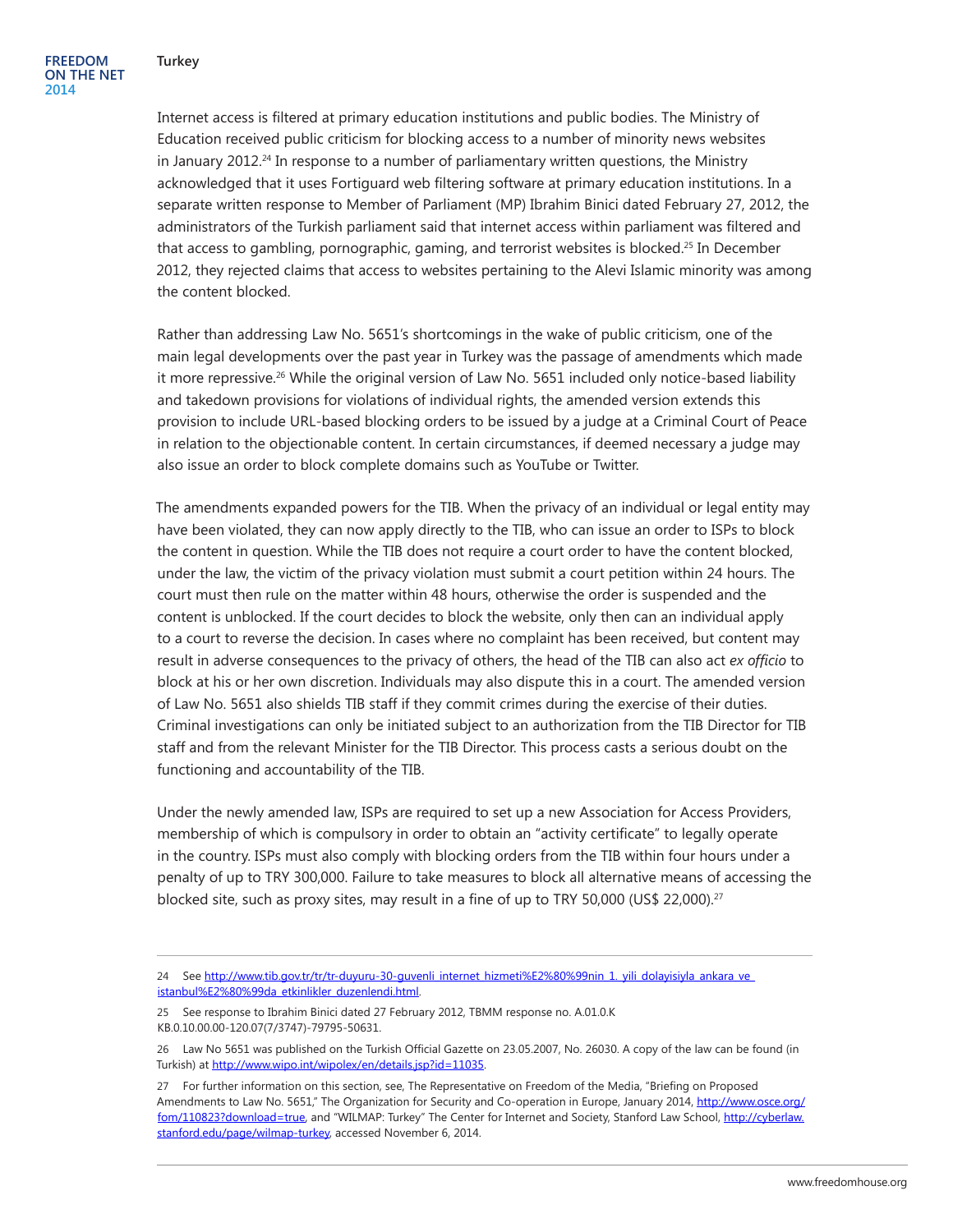The most criticized and publicized blocks imposed in the past year involved social media platforms. On December 17, 2013, links to unverified audio tapes which appeared to implicate Erdoğan, his son Bilal, and several ministers in high-level corruption, were disseminated on Twitter. The recordings, leaked during a widespread corruption investigation, led some to demand Erdoğan's resignation. An anonymous Twitter account also released hundreds of pages of documents, allegedly from a police investigation into the corruption affair. Erdoğan blamed U.S.-based preacher Fethullah Gülen for ordering illegal wiretaps via his supporters in the police and judiciary, in a plot to bring down the government.28

On March 20, 2014, shortly before local elections, Erdoğan vowed to "wipe out" the social network, which he referred to as "Twitter, schmiter!"<sup>29</sup> The next day, the TIB unilaterally issued an order to block the platform, citing Twitter's failure to comply with three court orders and one prosecutor's decision to ban "fake" users that defamed public officials.30 Twitter challenged one of the blocking decisions in a local court, pointing to its status as a hosting provider and the fact that it does not hold operations within the country puts the company outside of Turkish legal jurisdiction.<sup>31</sup>

Less than a week later, a video posted on YouTube broadcast audio of a conversation which allegedly took place between top security officials in which they discussed mounting a fake attack on Turkey in order to strengthen public support for Turkish military intervention in Syria.32 Within hours, the entire YouTube platform became inaccessible after the TIB blocked it through a "precautionary administrative measure" based on an order from the Gölbaşı Court of Peace.<sup>33</sup> Ahmet Davutoğlu, Turkish foreign minister at the time, said "the ban on YouTube is a matter of national security."<sup>34</sup> This was not the first time that YouTube or other video-hosting sites have been blocked in the country. YouTube was intermittently blocked between 2007 and 2010 to prevent users from accessing videos critical of Turkey's founding father Mustafa Kemal Ataturk. The Istanbul 10th Criminal Court of Peace separately issued an order to block Vimeo for 24 hours on January 9, 2014.35 Citizen journalists had been using the site to post videos of countrywide protests.<sup>36</sup>

30 "Turkey blocks Twitter, after Erdogan vowed 'eradication'," Hurriyet Daily News, March 20, 2014, [http://www.hurriyetdailynews.com/turkey-blocks-twitter-after-erdogan-vowed-eradication.](http://www.hurriyetdailynews.com/turkey-blocks-twitter-after-erdogan-vowed-eradication.aspx?PageID=238&NID=63884&NewsCatID=338) [aspx?PageID=238&NID=63884&NewsCatID=338](http://www.hurriyetdailynews.com/turkey-blocks-twitter-after-erdogan-vowed-eradication.aspx?PageID=238&NID=63884&NewsCatID=338).

33 Constanze Letsch and Dominic Rushe, "Turkey blocks YouTube amid 'national security' concerns," The Guardian, March 28, 2014, <http://www.theguardian.com/world/2014/mar/27/google-youtube-ban-turkey-erdogan>.

34 Oya Armutcu, "Turkish court reinstates YouTube ban," Hurriyet Daily News, April 5, 2014, [http://www.hurriyetdailynews.](http://www.hurriyetdailynews.com/turkish-court-reinstates-youtube-ban.aspx?pageID=238&nID=64593&NewsCatID=339) [com/turkish-court-reinstates-youtube-ban.aspx?pageID=238&nID=64593&NewsCatID=339](http://www.hurriyetdailynews.com/turkish-court-reinstates-youtube-ban.aspx?pageID=238&nID=64593&NewsCatID=339).

35 Bianet, "Vimeo Banned in Turkey," 10 January, 2014 at [http://www.bianet.org/english/freedom-of-expression/152728](http://www.bianet.org/english/freedom-of-expression/152728-vimeo-banned-in-turkey) [vimeo-banned-in-turkey](http://www.bianet.org/english/freedom-of-expression/152728-vimeo-banned-in-turkey).

<sup>28</sup> Dasha Afanasieva and Humeyra Pamuk, "Leaked documents purport to reveal Turkish graft allegations," Reuters, March 14, 2014, [http://www.reuters.com/article/2014/03/14/us-turkey-corruption-idUSBREA2D0KR20140314.](http://www.reuters.com/article/2014/03/14/us-turkey-corruption-idUSBREA2D0KR20140314)

<sup>29</sup> The original phrase was "Twitter, mwitter!" translated by Today's Zaman in "Erdogan's government blocks access to Twitter ahead of local vote," Today's Zaman, March 20, 2014, [http://www.todayszaman.com/news-342632-hours-after-erdogans-threat](http://www.todayszaman.com/news-342632-hours-after-erdogans-threat-turkish-govt-restricts-access-to-twitter.html)[turkish-govt-restricts-access-to-twitter.html](http://www.todayszaman.com/news-342632-hours-after-erdogans-threat-turkish-govt-restricts-access-to-twitter.html).

<sup>31</sup> T.R. Istanbul Anadolu 18th Criminal Court of Peace, "Miscellaneous Decision 2014/98, March 27, 2014, translation available at<https://g.twimg.com/blog/twitter-translation-turkish-order.pdf>, via Vijaya Gadde, "Victory for free expression in Turkish court," Twitter Blog, March 28, 2014, <https://blog.twitter.com/2014/victory-for-free-expression-in-turkish-court>.

<sup>32</sup> Oren Dorell, "Turkey blocks YouTube after audio record leaked," USA Today, March 28, 2014, [http://www.usatoday.com/](http://www.usatoday.com/story/news/world/2014/03/27/turkey-blocks-youtube/6958649/) [story/news/world/2014/03/27/turkey-blocks-youtube/6958649/.](http://www.usatoday.com/story/news/world/2014/03/27/turkey-blocks-youtube/6958649/)

<sup>36 &</sup>quot;Vimeo blocked in Turkey after amendment to Internet law," Today's Zaman, January 9, 2014, [http://www.todayszaman.](http://www.todayszaman.com/national_vimeo-blocked-in-turkey-after-amendment-to-internet-law_336224.html) [com/national\\_vimeo-blocked-in-turkey-after-amendment-to-internet-law\\_336224.html](http://www.todayszaman.com/national_vimeo-blocked-in-turkey-after-amendment-to-internet-law_336224.html).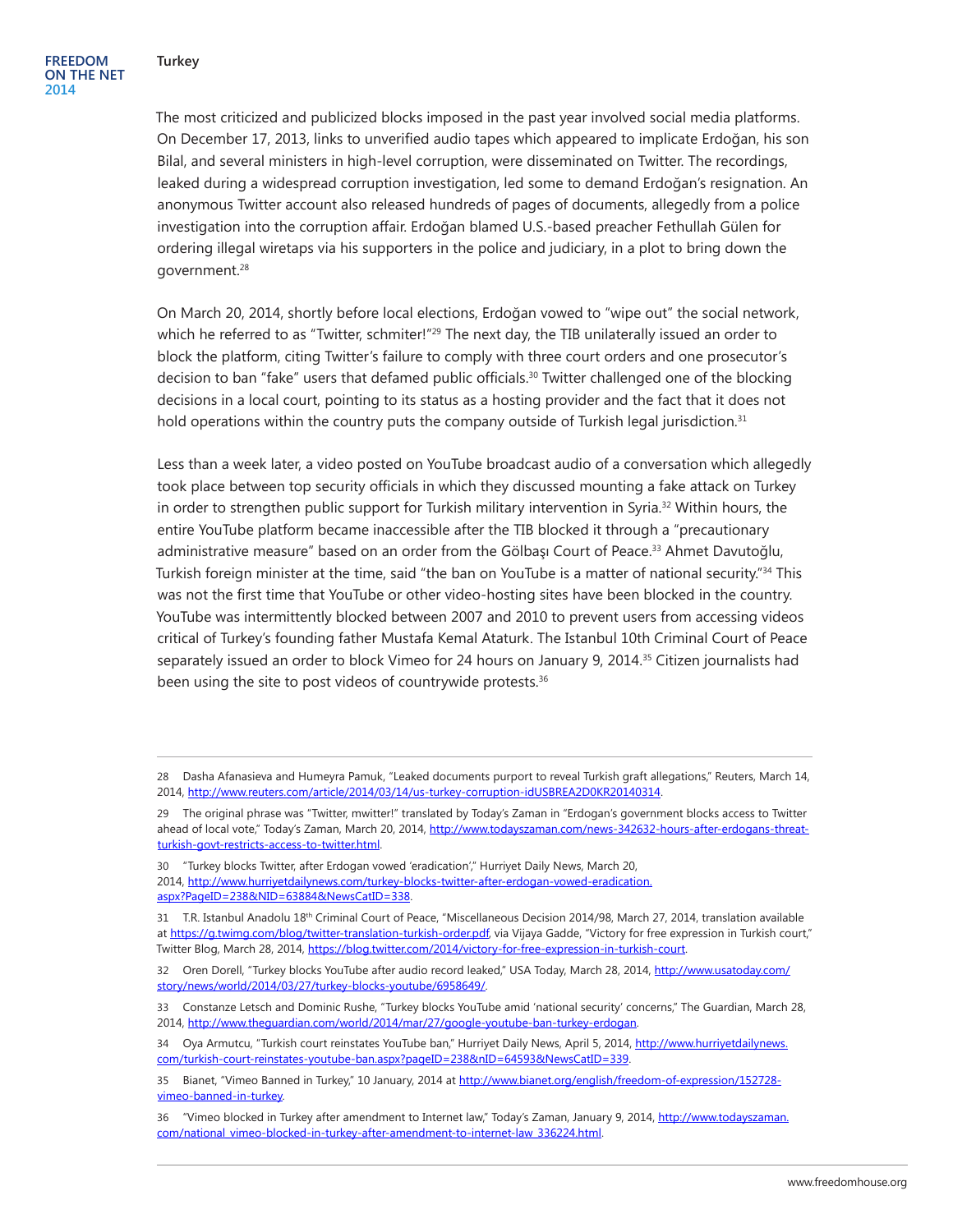In a momentous step, the Constitutional Court intervened on the side of freedom of expression in both cases. Two law professors, Yaman Akdeniz and Kerem Altiparmak, petitioned the court against the Twitter block, arguing that the TIB order was arbitrary and without legal basis.37 In April, the court ruled that the order violated the applicants' freedom of expression, safeguarded by Article 26 of the constitution and ordered the TIB to lift its blocking decision. Twitter was unblocked on April 3, after the AKP emerged victorious in the March 30 local elections.<sup>38</sup>

Challenges to the YouTube ban went back and forth in local courts. The Gölbaşı Court of Peace, responsible for the initial ban, changed its ruling in April to ban 15 specific videos instead of the entire site.<sup>39</sup> The higher Gölbası Criminal Court of First Instance overturned that decision, ruling that all of YouTube must remain blocked until it removes all "criminal content," and the platform remained inaccessible.40 On May 29, the General Assembly of the Constitutional Court ruled that the ban was unconstitutional and infringed on applicants' freedom of expression.41 Access to YouTube was restored on June 3, more than two months after the initial ban.<sup>42</sup>

In addition to widespread filtering, state authorities are proactive in requesting the deletion or removal of content online. According to the BIAnet news website, numerous news sites faced the threat of closure if they did not remove content.<sup>43</sup> In one example, T24 was asked by the TIB to remove a report related to a parliamentary question posed by opposition parliamentarian Umut Oran that referenced corruption allegations related to the sale of Turkuaz Media Group, and implicated Erdoğan, his son, business connections, and other politicians. Oran, Deputy Chairman of the opposition Republican People's Party (CHP), was also asked to remove details of his inquiry from his personal website. A court had ruled in favor of a TIB petition that the article should be removed.<sup>44</sup>

Turkish government officials said Twitter had blocked access to two anonymous accounts and removed over 200 posts, after meeting with them in April 2014.<sup>45</sup> The two accounts had followers of around 400,000 users each and were involved in disseminating the contested audio leaks.46 In its latest Transparency Report, Twitter indicates that it has received 65 court orders and 121 executive

<sup>37</sup> Application No. 2014/3986, decision date 02.04.2014

<sup>38 &</sup>quot;Erdogan on a roll," The Economist, April 5, 2014, [http://www.economist.com/news/europe/21600161-ak-party-wins](http://www.economist.com/news/europe/21600161-ak-party-wins-convincingly-what-next-erdogan-roll)[convincingly-what-next-erdogan-roll.](http://www.economist.com/news/europe/21600161-ak-party-wins-convincingly-what-next-erdogan-roll)

<sup>39</sup> Semih Idiz, "Erdogan's quixotic battle against social media," Ezgi Akin, trans., Al Monitor, April 11, 2014, [http://www.al](http://www.al-monitor.com/pulse/originals/2014/04/erdogan-battles-social-media.html)[monitor.com/pulse/originals/2014/04/erdogan-battles-social-media.html.](http://www.al-monitor.com/pulse/originals/2014/04/erdogan-battles-social-media.html)

<sup>40</sup> Umut Uras, "Q&A: Turkey's battle with the internet," Al Jazeera, October 11, 2014, [http://www.aljazeera.com/news/](http://www.aljazeera.com/news/middleeast/2014/10/qa-turkey-battle-with-internet-2014101084956179452.html) [middleeast/2014/10/qa-turkey-battle-with-internet-2014101084956179452.html](http://www.aljazeera.com/news/middleeast/2014/10/qa-turkey-battle-with-internet-2014101084956179452.html).

<sup>41</sup> Application No. 2014/4705, decision date 29.05.2014

<sup>42 &</sup>quot;Turkish government complies with court order to unblock YouTube," Deutsche Welle, June 3, 2014, [http://www.dw.de/](http://www.dw.de/turkish-government-complies-with-court-order-to-unblock-youtube/a-17680122) [turkish-government-complies-with-court-order-to-unblock-youtube/a-17680122](http://www.dw.de/turkish-government-complies-with-court-order-to-unblock-youtube/a-17680122).

<sup>43</sup> Erol Önderoğlu, "PM Erdogan Starring in FoE Violations!" BIAnet, May 2, 2014, [http://www.bianet.org/english/freedom-of](http://www.bianet.org/english/freedom-of-expression/155424-pm-erdogan-starring-in-foe-violations)[expression/155424-pm-erdogan-starring-in-foe-violations](http://www.bianet.org/english/freedom-of-expression/155424-pm-erdogan-starring-in-foe-violations).

<sup>44</sup> "Freedoms, rights grow weaker as censorship knows no boundaries," Today's Zaman, February 2, 2014, [http://www.](http://www.todayszaman.com/national_freedoms-rights-grow-weaker-as-censorship-knows-no-boundaries_338317.html) [todayszaman.com/national\\_freedoms-rights-grow-weaker-as-censorship-knows-no-boundaries\\_338317.html](http://www.todayszaman.com/national_freedoms-rights-grow-weaker-as-censorship-knows-no-boundaries_338317.html).

<sup>45</sup> Seda Sezer, "Turkey Twitter accounts appear blocked after Erdogan court action," Reuters, April 20, 2014, [http://in.reuters.](http://in.reuters.com/article/2014/04/20/turkey-twitter-idINKBN0D60AV20140420) [com/article/2014/04/20/turkey-twitter-idINKBN0D60AV20140420.](http://in.reuters.com/article/2014/04/20/turkey-twitter-idINKBN0D60AV20140420)

<sup>46</sup> Kevin Collier, "Meet the accounts behind Turkey's controversial Twitter ban," The Daily Dot, April 21, 2014, [http://](http://www.dailydot.com/politics/turkey-twitter-accounts-banned-erdogan/?utm_content=Meet the accounts behind Turkey%27s controversial Twitter ban&utm_medium=syndication&utm_source=Mashable&utm_name=mashable syndication) [www.dailydot.com/politics/turkey-twitter-accounts-banned-erdogan/?utm\\_content=Meet%20the%20accounts%20](http://www.dailydot.com/politics/turkey-twitter-accounts-banned-erdogan/?utm_content=Meet the accounts behind Turkey%27s controversial Twitter ban&utm_medium=syndication&utm_source=Mashable&utm_name=mashable syndication) [behind%20Turkey%27s%20controversial%20Twitter%20ban&utm\\_medium=syndication&utm\\_source=Mashable&utm\\_](http://www.dailydot.com/politics/turkey-twitter-accounts-banned-erdogan/?utm_content=Meet the accounts behind Turkey%27s controversial Twitter ban&utm_medium=syndication&utm_source=Mashable&utm_name=mashable syndication) [name=mashable%20syndication](http://www.dailydot.com/politics/turkey-twitter-accounts-banned-erdogan/?utm_content=Meet the accounts behind Turkey%27s controversial Twitter ban&utm_medium=syndication&utm_source=Mashable&utm_name=mashable syndication).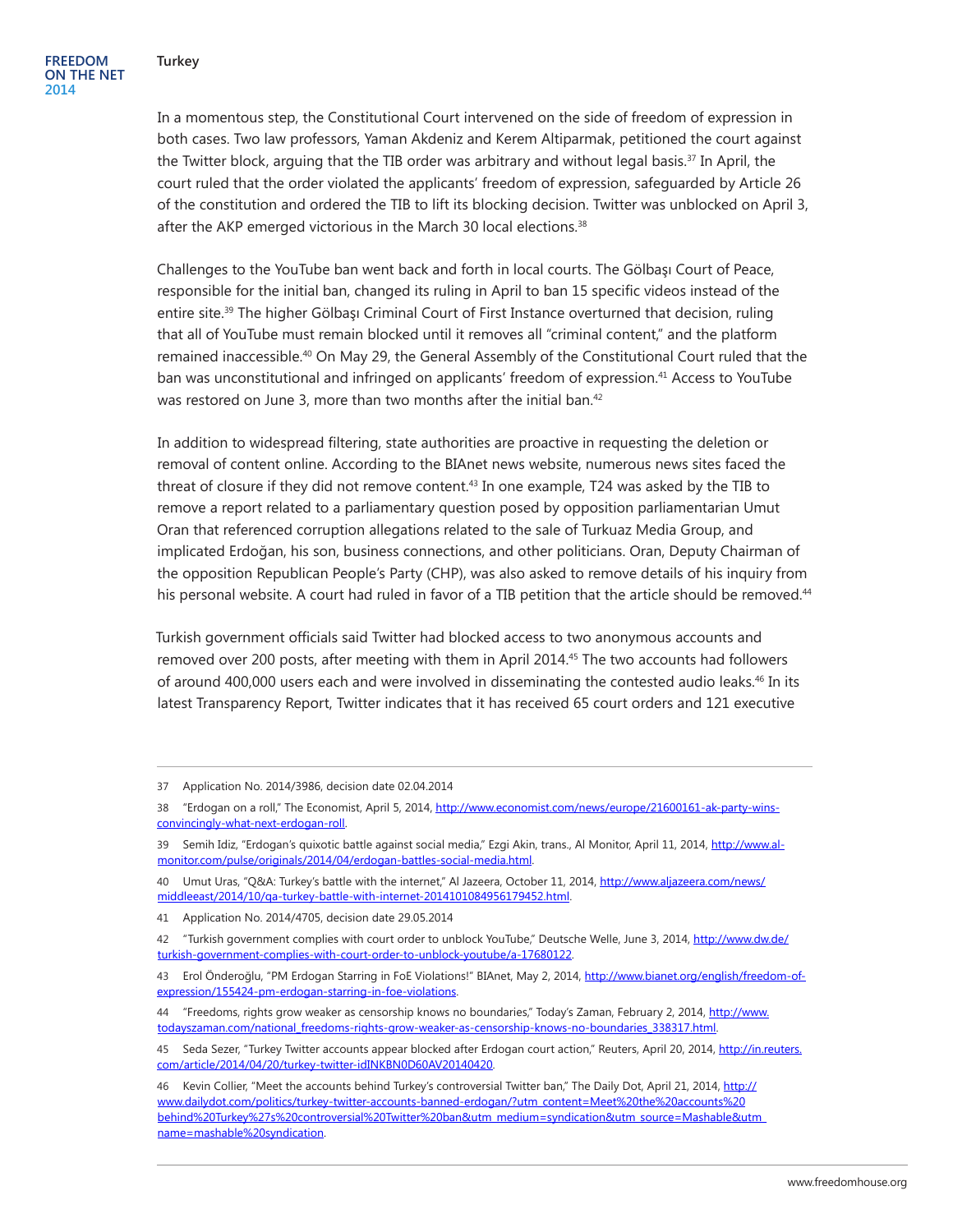orders from January 1 to June 30, 2014, and has complied in 30 percent of total cases.47 In the previous six-month period, Twitter received two requests to remove content from Turkish courts, with no instances of compliance.<sup>48</sup> As of mid-2014, Twitter had refused to comply with Turkish pressure to open up a local office in order to allow "closer coordination" between the two. The move would also have significant tax implications.<sup>49</sup>

Facebook came under fire from members of the Peace and Democracy Party (BDP), Turkey's largest pro-Kurdish political party, for removing several pages related to the group in July and August 2013. The personal fan pages of BDP parliamentarians such as Altan Tan, Sırrı Süreya Önder, Hasip Kaplan, and Leyla Zana were deleted for allegedly violating Facebook's terms of use on praising internationally-recognized terrorist organizations.50 BDP representatives denied that the pages contained any violent content, instead saying that Facebook had removed the pages for an interview with a BDP parliamentarian in which he called for greater autonomy for "Kurdistan."<sup>51</sup> Facebook also banned pages run by a number of alternative news sources, including *Yüksekova Haber* (Yuksekova News), *Ötekilerin Postası* (The Others' Post), Yeni Özgür Politika (New Free Policy), Kürdi Müzik (Kurdish Music), and other groups related to Kurdish movements during 2013.<sup>52</sup> The BDP said Facebook's censorship policy was harsher than that of the Turkish government, on grounds that Facebook pages run by the ruling AKP include praise of Hamas, which the US and European Union have designated a terrorist organization; and that the government is in talks with the Kurdish Worker's Party (PKK), which is also a designated terrorist organization). Facebook was separately criticized for suspending pages used by antigovernment activists.<sup>53</sup>

Although Google has not made available any of information on government requests to remove content over the past year, Turkish media reports in March indicated that at least three YouTube accounts that had uploaded leaked audio conversations were suspended.<sup>54</sup>

When they were available, social-networking sites were crucial for internet users mobilizing protests during the coverage period. In late May 2013, what started as a relatively small and peaceful protest over a plan to transform Gezi Park into a shopping mall rapidly descended into a series of massive demonstrations against police abuse and a disproportionate use of force from Istanbul to Ankara, Izmir, Adana, and other cities. Turkish mainstream media largely failed to report on the events; instead YouTube, Facebook, and Twitter arose as some of the few outlets for reliable coverage on

51 See DW, "Facebook censorship of pro-Kurdish political party," November 2, 2013, at [http://www.dw.de/facebook](http://www.dw.de/facebook-censorship-of-pro-kurdish-political-party/a-17199752)[censorship-of-pro-kurdish-political-party/a-17199752](http://www.dw.de/facebook-censorship-of-pro-kurdish-political-party/a-17199752).

<sup>47</sup> See "Removal requests," Twitter Transparency Report, Jan 1 - Jun 30, 2014, available at [https://transparency.twitter.com/](https://transparency.twitter.com/removal-requests/2014/jan-jun) [removal-requests/2014/jan-jun.](https://transparency.twitter.com/removal-requests/2014/jan-jun)

<sup>48</sup> See "Removal requests," Twitter Transparency Report, Jul 1 – Dec 30, 2013, available at [https://transparency.twitter.com/](https://transparency.twitter.com/removal-requests/2013/jul-dec) [removal-requests/2013/jul-dec](https://transparency.twitter.com/removal-requests/2013/jul-dec).

<sup>49</sup> Emre Peker, "Twitter to Quickly Implement Turkey Court Orders," Wall Street Journal, April 17, 2014, [http://online.wsj.com/](http://online.wsj.com/articles/SB10001424052702304311204579507283167511354) [articles/SB10001424052702304311204579507283167511354](http://online.wsj.com/articles/SB10001424052702304311204579507283167511354).

<sup>50</sup> Hurriyet Daily News, "Kurdish politicians to take action after Facebook admits to banning pages with PKK content," August, 29, 2013 at [http://www.hurriyetdailynews.com/kurdish-politicians-to-take-action-after-facebook-admits-to-banning-pages](http://www.hurriyetdailynews.com/kurdish-politicians-to-take-action-after-facebook-admits-to-banning-pages-with-pkk-content.aspx?pageID=238&nID=53465&NewsCatID=339)[with-pkk-content.aspx?pageID=238&nID=53465&NewsCatID=339](http://www.hurriyetdailynews.com/kurdish-politicians-to-take-action-after-facebook-admits-to-banning-pages-with-pkk-content.aspx?pageID=238&nID=53465&NewsCatID=339).

<sup>52</sup> Bianet, "Facebook Hypocritical, We Must Form Our Social Network," October 24, 2013 at [http://www.bianet.org/english/](http://www.bianet.org/english/freedom-of-expression/150803-facebook-hypocritical-we-must-form-our-social-network) [freedom-of-expression/150803-facebook-hypocritical-we-must-form-our-social-network](http://www.bianet.org/english/freedom-of-expression/150803-facebook-hypocritical-we-must-form-our-social-network).

<sup>53</sup> Adbusters, "Censored on Facebook," June 5, 2013, [https://www.adbusters.org/blogs/censored-facebook.html.](https://www.adbusters.org/blogs/censored-facebook.html)

<sup>54</sup> Erol Önderoğlu, "Balance of 3 Months: How Many Interventions to the Media with Recordings?" BIAnet, May 6, 2014, [http://www.bianet.org/english/freedom-of-expression/155478-balance-of-3-months-how-many-interventions-to-the-media](http://www.bianet.org/english/freedom-of-expression/155478-balance-of-3-months-how-many-interventions-to-the-media-with-recordings)[with-recordings](http://www.bianet.org/english/freedom-of-expression/155478-balance-of-3-months-how-many-interventions-to-the-media-with-recordings).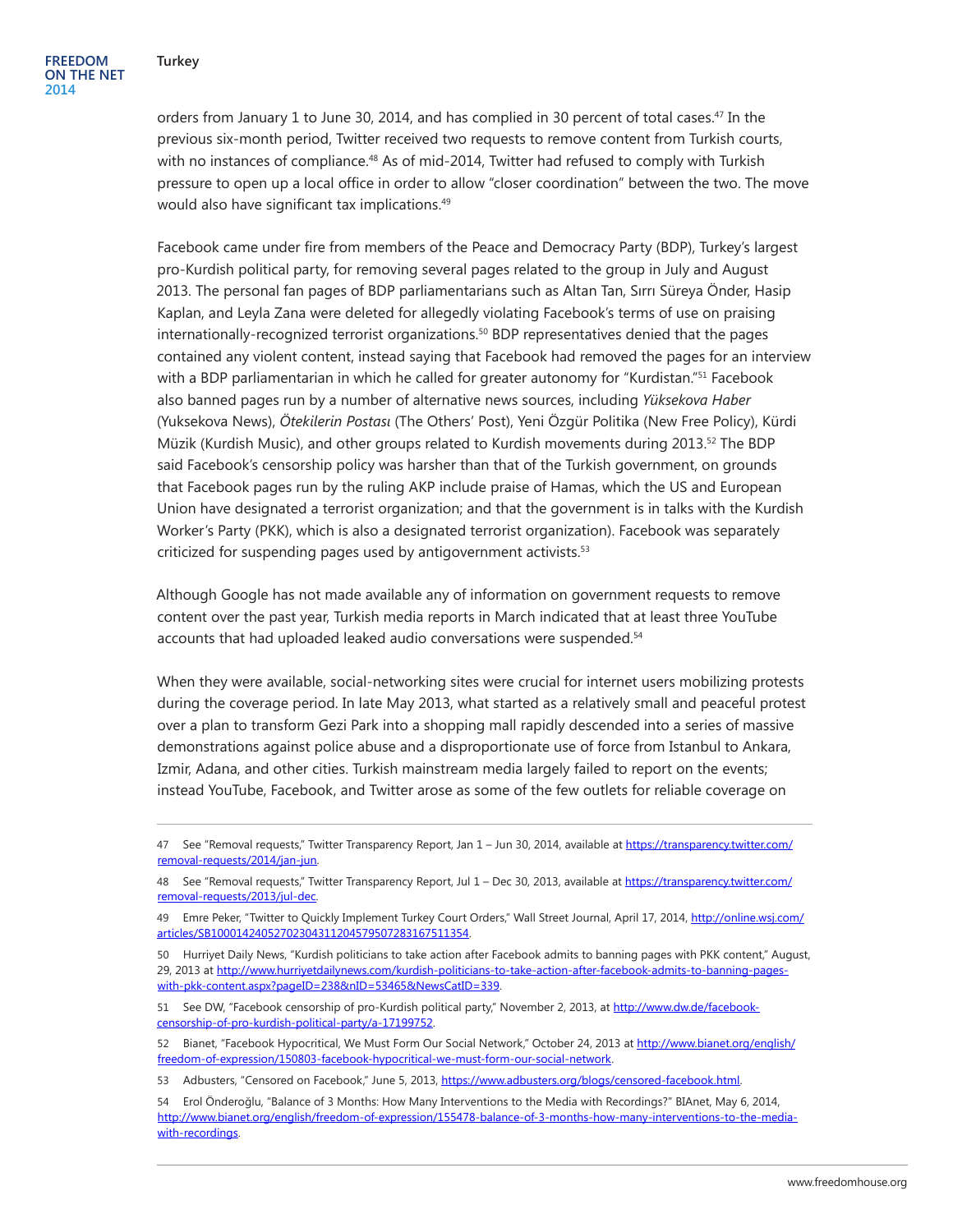the protests, leading Prime Minister Recep Tayyip Erdoğan to describe social media as "the worst menace to society."55

Journalists and scholars who are critical of the government faced coordinated harassment on Twitter, often by dozens or even hundreds of users.<sup>56</sup> Reports from Turkish media in September 2013 indicated that the AKP had enlisted some 6,000 volunteers to set the agenda, counter government critics, and drive discussions on important foreign policy issues on social media. The move was seen as a response to the use of social media during the Gezi Park protests, when the far majority of Turkish Twitter users were critical of the government. AKP advisors are quick to instruct followers to retweet progovernment messages or infographics that smear opposition critics. "One has to beat them at their own game," the mayor of Istanbul said in 2013.<sup>57</sup> Some observers have speculated that the government may have hired PR companies or bought tens of thousands of fake followers as a part of the strategy. Turkish newspaper *Radikal* has also reported that the Gülen movement, followers of US-based Sunni Muslim cleric and former AKP ally Fethullah Gülen, have used similar tactics to protest government.<sup>58</sup> Erdoğan himself has complained of a "robot lobby" of bots on social media that churn out antigovernment tweets.

Turkish users increasingly rely on internet-based publications as a primary source of news, and despite the country's restrictive legal environment, the Turkish blogosphere is surprisingly vibrant and diverse. There are a wide range of blogs and websites through which citizens question and criticize Turkish politics and leaders, including issues that are generally viewed as politically sensitive. The majority of civil society groups maintain an online presence.

Despite the large number of websites blocked, circumvention tools are widely available, enabling even inexperienced users to avoid filters and blocking mechanisms. Each time a new order is issued and a popular website is blocked, a large number of articles are published to instruct users on how to access the banned websites. YouTube was the eighth most-accessed site in Turkey in 2010, when it was widely blocked.<sup>59</sup> However, when internet users employed Google's Domain Name System (DNS) service and OpenDNS to evade blocks during the blocking of both Twitter and YouTube in  $2014<sup>60</sup>$ Google announced that they had received several credible reports and confirmed with their own research that Turkish ISPs had intercepted the hijacked the settings.<sup>61</sup>

<sup>55</sup> The Guardian, "Social media and opposition to blame for protests, says Turkish PM," June 3, 2013, at [http://www.](http://www.theguardian.com/world/2013/jun/02/turkish-protesters-control-istanbul-square) [theguardian.com/world/2013/jun/02/turkish-protesters-control-istanbul-square.](http://www.theguardian.com/world/2013/jun/02/turkish-protesters-control-istanbul-square)

<sup>56</sup> Emre Kizilkaya, "AKP's social media wars," Al Monitor, November 15, 2013, [http://www.al-monitor.com/pulse/](http://www.al-monitor.com/pulse/originals/2013/11/akp-social-media-twitter-facebook.html) [originals/2013/11/akp-social-media-twitter-facebook.html#.](http://www.al-monitor.com/pulse/originals/2013/11/akp-social-media-twitter-facebook.html)

<sup>57</sup> Senada Sokollu, "Erdogan to use Twitter as propaganda tool," Deutsche Welle, September 19, 2013, [http://www.dw.de/](http://www.dw.de/erdogan-to-use-twitter-as-propaganda-tool/a-17101031) [erdogan-to-use-twitter-as-propaganda-tool/a-17101031](http://www.dw.de/erdogan-to-use-twitter-as-propaganda-tool/a-17101031).

<sup>58</sup> Emre Kizilkaya, "Twitter moves to rein in 'robot lobbies' in Turkey," Hurriyet Daily News, March 20, 2014, [http://www.](http://www.hurriyetdailynews.com/twitter-moves-to-rein-in-robot-lobbies-in-turkey.aspx?pageID=238&nID=63826&NewsCatID=339) [hurriyetdailynews.com/twitter-moves-to-rein-in-robot-lobbies-in-turkey.aspx?pageID=238&nID=63826&NewsCatID=339](http://www.hurriyetdailynews.com/twitter-moves-to-rein-in-robot-lobbies-in-turkey.aspx?pageID=238&nID=63826&NewsCatID=339).

<sup>59</sup> According to Alexa, a web information company, as of August 26, 2010, [http://www.alexa.com/topsites/countries/TR.](http://www.alexa.com/topsites/countries/TR)

<sup>60</sup> Emre Peker, Joe Parkinson, and Sam Schechner, "Google, Others Blast Turkey," Wall Street Journal, March 31, 2014, [http://](http://online.wsj.com/articles/SB10001424052702303978304579473190997035788) [online.wsj.com/articles/SB10001424052702303978304579473190997035788.](http://online.wsj.com/articles/SB10001424052702303978304579473190997035788)

<sup>61 &</sup>quot;Google says Turkey intercepting its Web domain," Hurriyet Daily News, April 31, 2014, [http://www.hurriyetdailynews.com/](http://www.hurriyetdailynews.com/google-says-turkey-intercepting-its-web-domain.aspx?pageID=238&nID=64358&NewsCatID=339) [google-says-turkey-intercepting-its-web-domain.aspx?pageID=238&nID=64358&NewsCatID=339](http://www.hurriyetdailynews.com/google-says-turkey-intercepting-its-web-domain.aspx?pageID=238&nID=64358&NewsCatID=339).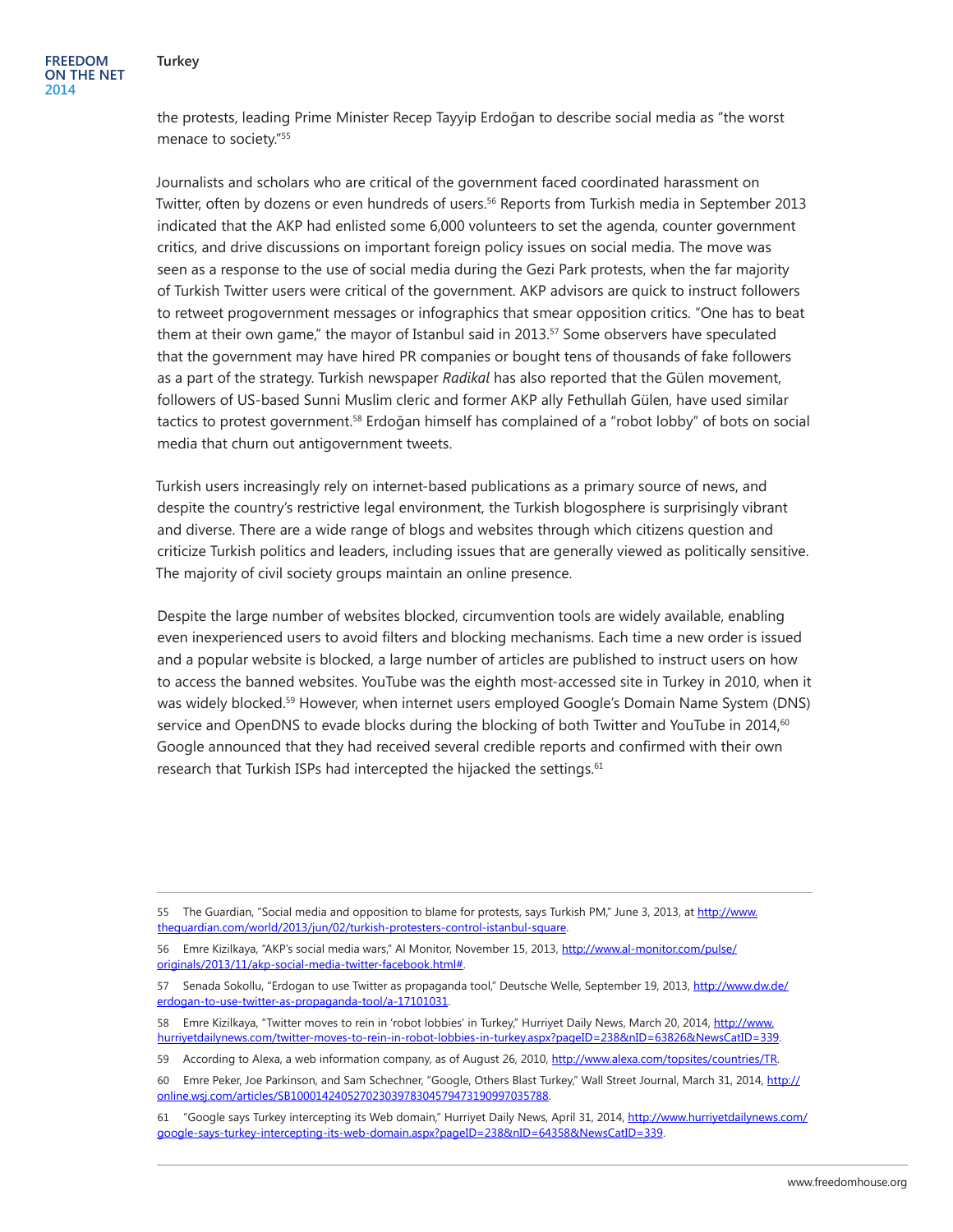Protestors once again took to the streets on January 18, 2014 to protest against the rushed amendments to Law No. 5651. Hundreds gathered in Istanbul's central Taksim Square for a peaceful rally, only to be dispersed by police using water cannons and teargas.<sup>62</sup>

## **Violations of User Rights**

The passage of restrictive laws, mounting physical assaults on online journalists, and cyberattacks against independent news sites during critical periods contributed to an overall decline in Turkish users' digital rights over the past year. As social media gained more prominence as a tool for activism, legal cases against Facebook and Twitter users has increased. Over the past year, well known personalities were charged with inciting protests, defaming the prime minister, insulting public authorities, or offending religious values for their posts. At the same time, intelligence agents have gained greater surveillance powers, as judicial checks on executive authorities continue to weaken.

The Turkish constitution includes broad protections for freedom of expression. Article 26 states, "everyone has the right to express and disseminate his thought and opinion by speech, in writing or in pictures or through other media, individually or collectively."63 Turkish law and court judgments are subject to the European Convention on Human Rights and bound by the decisions of the European Court of Human Rights. The constitution also seeks to guarantee the right to privacy, although there are limitations on the use of encryption devices, and surveillance by security agencies is highly prevalent. There are no laws that specifically criminalize online activities like posting one's opinions, downloading information, sending e-mail, or transmitting text messages. Instead, many provisions of the criminal code and other laws, such as the Anti-Terrorism Law, are applicable to both online and offline activity.

Dozens of Twitter users, some with only hundreds of followers, were detained for tweeting "propaganda" or "misleading information" in relation to the June 2013 Gezi protests. At least 29 individuals face up to three years in prison for tweets that called on users to join protests, often by simply providing the location of the protests.<sup>64</sup> Prominent actor Mehmet Ali Alabora was called in for questioning in July 2013 after he tweeted, in the course of the Gezi Park protests, "It is not just Gezi Park, mate. Haven't you understood it yet? Come along."65 After Prime Minister Erdoğan publically complained about the tweet, Alabora was accused of "inciting an armed rebellion against the government" under Article 313/1 of the penal code, a charge that carries a prison sentence of up

<sup>62</sup> ABC News, "Turkish police fire tear gas, rubber bullets in protests against internet control, corruption," January 19, 2014, <http://www.abc.net.au/news/2014-01-19/turkish-police-fire-tear-gas2c-rubber-bullets-in-protests-agai/5207210>.

<sup>63 &</sup>quot;The Constitution of the Republic of Turkey," Constitutional Court of the Republic of Turkey, Accessed April 22, 2013, [http://](http://www.anayasa.gov.tr/index.php?l=template&id=210&lang=1&c=1) [www.anayasa.gov.tr/index.php?l=template&id=210&lang=1&c=1](http://www.anayasa.gov.tr/index.php?l=template&id=210&lang=1&c=1).

<sup>64</sup> Kevin Collier, "Turkey takes 29 dissidents to trial for protest tweets," The Daily Dot, April 17, 2014, [http://www.dailydot.com/](http://www.dailydot.com/politics/turkey-29-twitter-trial/) [politics/turkey-29-twitter-trial/](http://www.dailydot.com/politics/turkey-29-twitter-trial/).

<sup>65</sup> İhsan Dagi, "Criminalizing the opposition," Today's Zama, July 28, 2013, [http://www.todayszaman.com/newsDetail.](http://www.todayszaman.com/newsDetail.action;jsessionid=Mr20fkISrg0Z4y+cV2qiaHJ6?newsId=322109&columnistId=0) [action;jsessionid=Mr20fkISrg0Z4y+cV2qiaHJ6?newsId=322109&columnistId=0](http://www.todayszaman.com/newsDetail.action;jsessionid=Mr20fkISrg0Z4y+cV2qiaHJ6?newsId=322109&columnistId=0).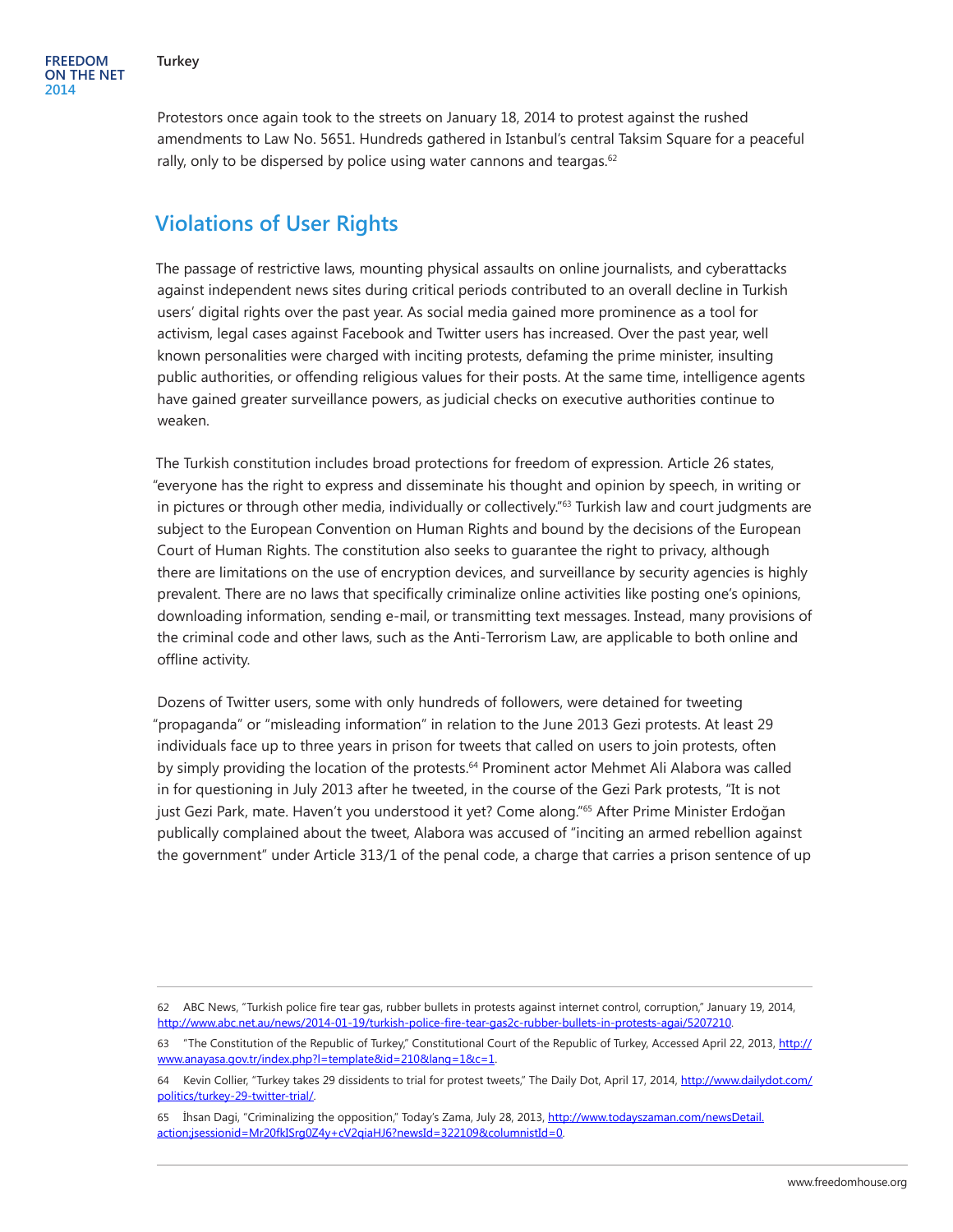#### **Turkey**

to 25 years.<sup>66</sup> In January 2014, the Istanbul Public Prosecutor's Office dismissed allegations against Alabora.<sup>67</sup>

Legal action is also taken against users deemed to have insulted public authorities. In November 2013, Osman Garip, a 24-year-old university student, was sentenced to 1 year and 15 days imprisonment by a Criminal Court of Peace in Konya for defaming the prime minister on Facebook during the Gezi protests.<sup>68</sup> Garip has announced that he will appeal against the decision. Furthermore, the journalist Gökhan Kaya is under investigation for allegedly defaming the police forces for a tweet he posted during the Gezi protests.<sup>69</sup>

Erdoğan has filed hundreds of similar defamation suits in order to silence critics. İhsan Eliaçık, the leading figure of a "Socialist Muslim" movement, faced prosecution for defaming Erdoğan on Twitter. Erdoğan's lawyers filed a petition with a court in Ankara related to 12 tweets in June 2013. In January 2014, Eliaçık was ordered to pay civil damages of TRY 2,000 (US\$ 900) related to nine tweets in which he was highly critical of Erdoğan, calling him such things as a "dictator, a corrupt leader, provocateur, liar and arrogant."70

A petition was also filed in June 2013 against Hüseyin Aygün, a member of parliament from the opposition CHP, for civil damages of TRY 100,000 (US\$ 44,400) related to defamatory tweets.  $71$  Aygun had called Erdoğan a "terrorist" while tweeting during the Gezi protests.<sup>72</sup> He was later ordered to pay TRY 25,000 to Erdoğan.<sup>73</sup>

In November 2013, Erdoğan sued two LGBTI activists for defamation related to ironic tweets they had posted about the prime minister.<sup>74</sup> The tweets related to a statement by Erdoğan, a Sunni, in which he sought to boost his credentials with the country's Alevi minority by claiming his love of Ali, an imam they revere, made him a "four out of four" Alevi (*dört dörtlük,* a Turkish idiom meaning "perfect" or "through and through").<sup>75</sup> Critics saw this as yet another example of Erdoğan paying

68 Milliyet, "Sosyal medyada Başbakan'a hakaretten 1 yıl hapse mahkum oldu," 15.11.2013, at http://gundem.milliyet.com.tr/ sosyal-medyada-basbakan-a/gundem/detay/1792578/default.htm

69 See "Gazeteci Gökhan Kaya'ya Gezi tweeti soruşturması!" October, 23, 2013 [http://www.turnusol.biz/public/haber.](http://www.turnusol.biz/public/haber.aspx?id=17459&pid=75&haber=Gazeteci G%F6khan Kaya%92ya Gezi tweeti soru%FEturmas%FD) [aspx?id=17459&pid=75&haber=Gazeteci%20G%F6khan%20Kaya%92ya%20Gezi%20tweeti%20soru%FEturmas%FD](http://www.turnusol.biz/public/haber.aspx?id=17459&pid=75&haber=Gazeteci G%F6khan Kaya%92ya Gezi tweeti soru%FEturmas%FD).

70 "Turkey: PEN International submit joint report to the United Nations," PEN International, June 14, 2014, [http://www.pen](http://www.pen-international.org/newsitems/turkey-pen-international-submits-joint-report-to-the-united-nations/?print=print)[international.org/newsitems/turkey-pen-international-submits-joint-report-to-the-united-nations/?print=print](http://www.pen-international.org/newsitems/turkey-pen-international-submits-joint-report-to-the-united-nations/?print=print). Full report available at [http://www.pen-international.org/wp-content/uploads/2014/07/PEN-International-joint-submission-to-the-UPR-](http://www.pen-international.org/wp-content/uploads/2014/07/PEN-International-joint-submission-to-the-UPR-Turkey.pdf)[Turkey.pdf.](http://www.pen-international.org/wp-content/uploads/2014/07/PEN-International-joint-submission-to-the-UPR-Turkey.pdf)

71 Alev Yaman, "Gezi Park Protests: The impact on Freedom of Expression in Turkey," PEN International, available at [http://](http://www.pen-international.org/wp-content/uploads/2014/03/PEN-Gezi-Report.pdf) [www.pen-international.org/wp-content/uploads/2014/03/PEN-Gezi-Report.pdf.](http://www.pen-international.org/wp-content/uploads/2014/03/PEN-Gezi-Report.pdf)

72 OdaTV, "Başbakan Erdoğan'a 'terörist' demek suç değil," November 28, 2013, [http://www.odatv.com/n.php?n=basbakan](http://www.odatv.com/n.php?n=basbakan-edogana-terorist-demek-suc-degil-2811131200)[edogana-terorist-demek-suc-degil-2811131200.](http://www.odatv.com/n.php?n=basbakan-edogana-terorist-demek-suc-degil-2811131200)

73 Elif Akgul, "Victim Erdogan, Suspect FoE," BIAnet, September 11, 2014, [http://www.bianet.org/english/freedom-of](http://www.bianet.org/english/freedom-of-expression/158459-victim-erdogan-suspect-foe)[expression/158459-victim-erdogan-suspect-foe.](http://www.bianet.org/english/freedom-of-expression/158459-victim-erdogan-suspect-foe)

74 Bianet, "PM Files Complaint Over "Queer" Tweet," November, 20, 2013 at [http://www.bianet.org/english/gender/151461](http://www.bianet.org/english/gender/151461-pm-files-complaint-over-queer-tweet) [pm-files-complaint-over-queer-tweet](http://www.bianet.org/english/gender/151461-pm-files-complaint-over-queer-tweet).

<sup>66</sup> Alev Yaman, "Gezi Park Protests: The impact on Freedom of Expression in Turkey," PEN International, available at [http://](http://www.pen-international.org/wp-content/uploads/2014/03/PEN-Gezi-Report.pdf) [www.pen-international.org/wp-content/uploads/2014/03/PEN-Gezi-Report.pdf.](http://www.pen-international.org/wp-content/uploads/2014/03/PEN-Gezi-Report.pdf)

<sup>67</sup> Bianet, "Second Nolle Prosequi to Alabora's Gezi Tweet," 07 January, 2014 at http://www.bianet.org/english/freedom-ofexpression/152652-second-nolle-prosequi-to-alabora-s-gezi-tweet

<sup>75</sup> In Islam, Ali is the son-in-law of the prophet. See Today's Zaman, "I am a perfect Alevi if Alevism means loving Caliph Ali, Erdogan says," July 18, 2013, [http://www.todayszaman.com/news-321159-i-am-a-perfect-alevi-if-alevism-means-loving-caliph](http://www.todayszaman.com/news-321159-i-am-a-perfect-alevi-if-alevism-means-loving-caliph-ali-erdogan-says.html)[ali-erdogan-says.html.](http://www.todayszaman.com/news-321159-i-am-a-perfect-alevi-if-alevism-means-loving-caliph-ali-erdogan-says.html)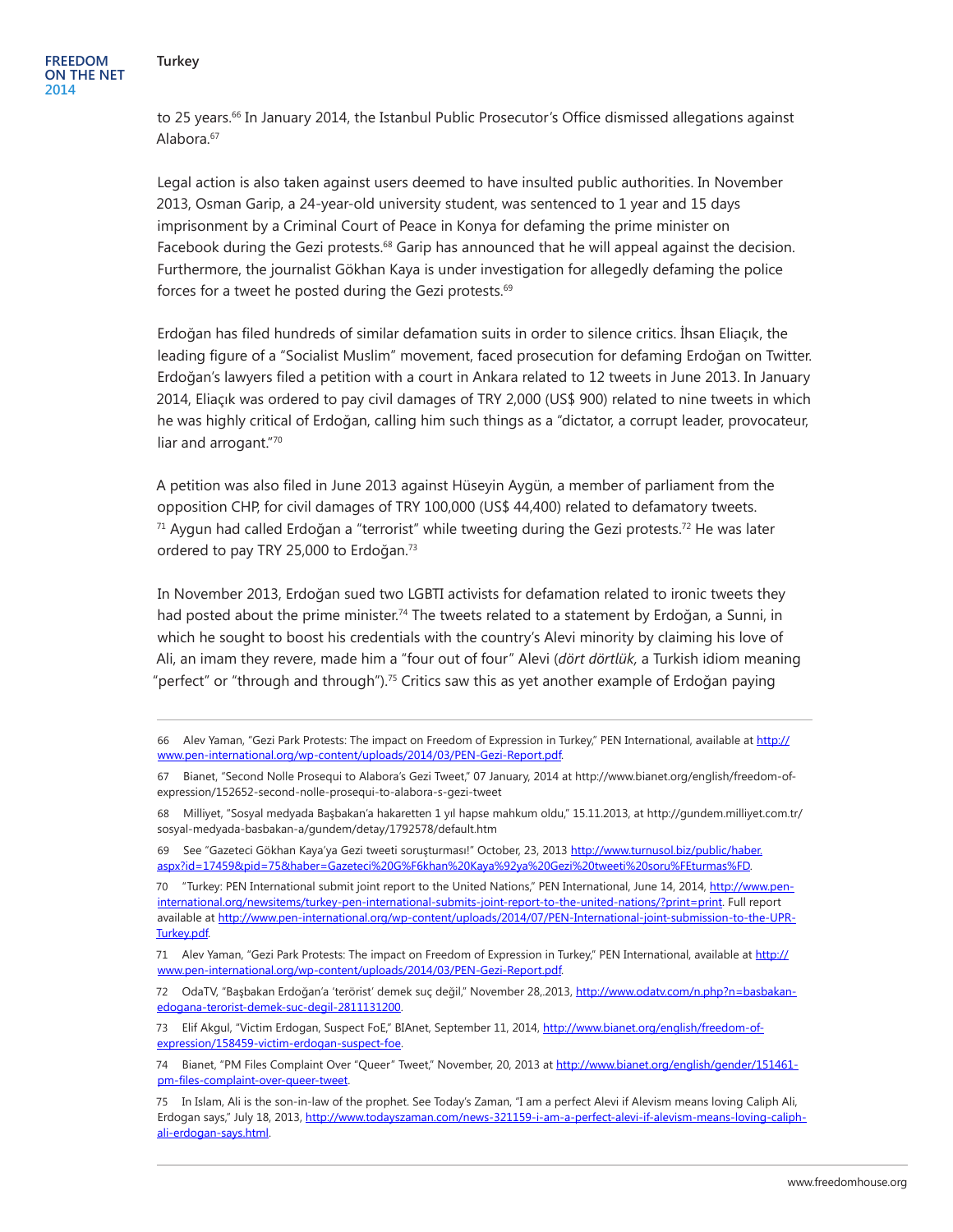tribute to an oppressed minority in his rhetoric, while continuing to take actions that oppress them. In this context, Levent Pişkin, an LGBTI activist and District Chair for the People's Democratic Party (HDP), tweeted, "I now expect from the PM the following statement: I'm queer (*ibne*) myself, four out of four, and I'm not about to learn being queer from the likes of you."76 Hakan Demir, also an LGBTI activist and a blogger, posted a similar tweet.<sup>77</sup> After Demir and Piskin were charged with criminal libel, the latter subsequently countersued the prime minister for implying that being homosexual is an insult.78 In May 2014, Pişkin was fined TRY 1,500 (US\$ 660) for defamation in a sentence that the court said was equivalent of two and a half months in jail.79

Users also face arrest and prison terms for online posts that are deemed to insult or offend religious values. One of the cases that received the most media attention in recent years relates to the composer and pianist Fazil Say. In June 2012, Say was charged with offending Muslims over posts he made on Twitter, including an April 2012 tweet in which he joked about a call to prayer lasting only 22 seconds and for retweeting several lines attributed to the poet Omar Khayyam. Say was charged in June 2012 with inciting hatred and public enmity, as well as insulting "religious values" under Section 216(3) of the criminal code. $80$  He received a suspended sentence of 10 months in prison, meaning that his sentence will not come into force unless he commits another offense within five years.<sup>81</sup> However, subsequent to an appeal by his lawyers to annul the sentence, a retrial was ordered in April 2013.<sup>82</sup> At the retrial, the 19th Istanbul Criminal Court of Peace once again handed Say a 10-month suspended sentence in September 2013 for insulting religious values on Twitter.<sup>83</sup> He must also remain under court supervision.

In another case related to blasphemy, Turkish-Armenian linguist and former columnist Sevan Nişanyan was sentenced to 13 months imprisonment in April 2013 for "publicly insulting the religious values of part of the population." The allegations related to a blog entry he authored in 2012 about the "Innocence of Muslims" video which sparked protests across the Arab world.<sup>84</sup>

<sup>76</sup> LGBTI News Turkey, "We know faggotry very well!" November 21, 2013, [http://lgbtinewsturkey.com/2013/11/22/levent](http://lgbtinewsturkey.com/2013/11/22/levent-piskin-we-know-faggotry-very-well/)[piskin-we-know-faggotry-very-well/.](http://lgbtinewsturkey.com/2013/11/22/levent-piskin-we-know-faggotry-very-well/)

<sup>77</sup> LGBTI News Turkey, "Prime Minister Files Criminal Complaint for "Fag" Tweet," November 21, 2013, [http://lgbtinewsturkey.](http://lgbtinewsturkey.com/2013/11/21/prime-minister-erdogan-makes-criminal-complaint-for-levent-piskins-fag-tweet/) [com/2013/11/21/prime-minister-erdogan-makes-criminal-complaint-for-levent-piskins-fag-tweet/](http://lgbtinewsturkey.com/2013/11/21/prime-minister-erdogan-makes-criminal-complaint-for-levent-piskins-fag-tweet/).

<sup>78</sup> Bianet, "PM Countersued in "Queer" Case," 06 January 2014 at [http://www.bianet.org/english/freedom-of](http://www.bianet.org/english/freedom-of-expression/152628-pm-countersued-in-queer-case)[expression/152628-pm-countersued-in-queer-case](http://www.bianet.org/english/freedom-of-expression/152628-pm-countersued-in-queer-case).

<sup>79</sup> Çiçek Tahaoğlu, "'Fag' Tweet Fined," BIAnet, May 23, 2014, <http://www.bianet.org/english/gender/155927-fag-tweet-fined>.

<sup>80</sup> The Guardian, Turkish pianist Fazil Say on trial for 'insulting Islam' on Twitter, October 18, 2012 at [http://www.guardian.](http://www.guardian.co.uk/world/2012/oct/18/turkish-pianist-fazil-say-islam) [co.uk/world/2012/oct/18/turkish-pianist-fazil-say-islam.](http://www.guardian.co.uk/world/2012/oct/18/turkish-pianist-fazil-say-islam)

<sup>81</sup> Sebnem Arsu, "Pianist's Post on Twitter Spur Penalty From Turkey," New York Times, April 5, 2013, [http://www.nytimes.](http://www.nytimes.com/2013/04/16/world/middleeast/turkish-pianist-sentenced-for-twitter-postings.html?_r=0) [com/2013/04/16/world/middleeast/turkish-pianist-sentenced-for-twitter-postings.html?\\_r=0](http://www.nytimes.com/2013/04/16/world/middleeast/turkish-pianist-sentenced-for-twitter-postings.html?_r=0).

<sup>82</sup> Hürriyet Daily News, "Turkish pianist Fazıl Say to be retried on blasphemy charges," April 26, 2013, at [http://www.hurriyetdailynews.com/turkish-pianist-fazil-say-to-be-retried-on-blasphemy-charges.](http://www.hurriyetdailynews.com/turkish-pianist-fazil-say-to-be-retried-on-blasphemy-charges.aspx?pageID=238&nID=45718&NewsCatID=341) [aspx?pageID=238&nID=45718&NewsCatID=341](http://www.hurriyetdailynews.com/turkish-pianist-fazil-say-to-be-retried-on-blasphemy-charges.aspx?pageID=238&nID=45718&NewsCatID=341).

<sup>83</sup> Hurriyet, "Turkish pianist Fazıl Say sentenced to 10 months in prison for blasphemy in retrial," September 20, 2013 at [http://www.hurriyetdailynews.com/turkish-pianist-fazil-say-sentenced-to-10-months-in-prison-for-blasphemy-in-retrial.](http://www.hurriyetdailynews.com/turkish-pianist-fazil-say-sentenced-to-10-months-in-prison-for-blasphemy-in-retrial.aspx?PageID=238&NID=54824&NewsCatID=341) [aspx?PageID=238&NID=54824&NewsCatID=341](http://www.hurriyetdailynews.com/turkish-pianist-fazil-say-sentenced-to-10-months-in-prison-for-blasphemy-in-retrial.aspx?PageID=238&NID=54824&NewsCatID=341).

<sup>84</sup> See "Living by the 'de jure' sword," Hurriyet Daily News, May 24, 2013 at [http://www.hurriyetdailynews.com/living-by-the](http://www.hurriyetdailynews.com/living-by-the-de-jure-sword.aspx?pageID=238&nID=47499&NewsCatID=398)[de-jure-sword.aspx?pageID=238&nID=47499&NewsCatID=398](http://www.hurriyetdailynews.com/living-by-the-de-jure-sword.aspx?pageID=238&nID=47499&NewsCatID=398) See further Sevan Nisanyan: Turkish-Armenian blogger jailed for blasphemy, [http://www.globalpost.com/dispatch/news/regions/europe/turkey/130523/sevan-nisanyan-turkish-armenian](http://www.globalpost.com/dispatch/news/regions/europe/turkey/130523/sevan-nisanyan-turkish-armenian-blogger-jailed-blasphemy)[blogger-jailed-blasphemy.](http://www.globalpost.com/dispatch/news/regions/europe/turkey/130523/sevan-nisanyan-turkish-armenian-blogger-jailed-blasphemy)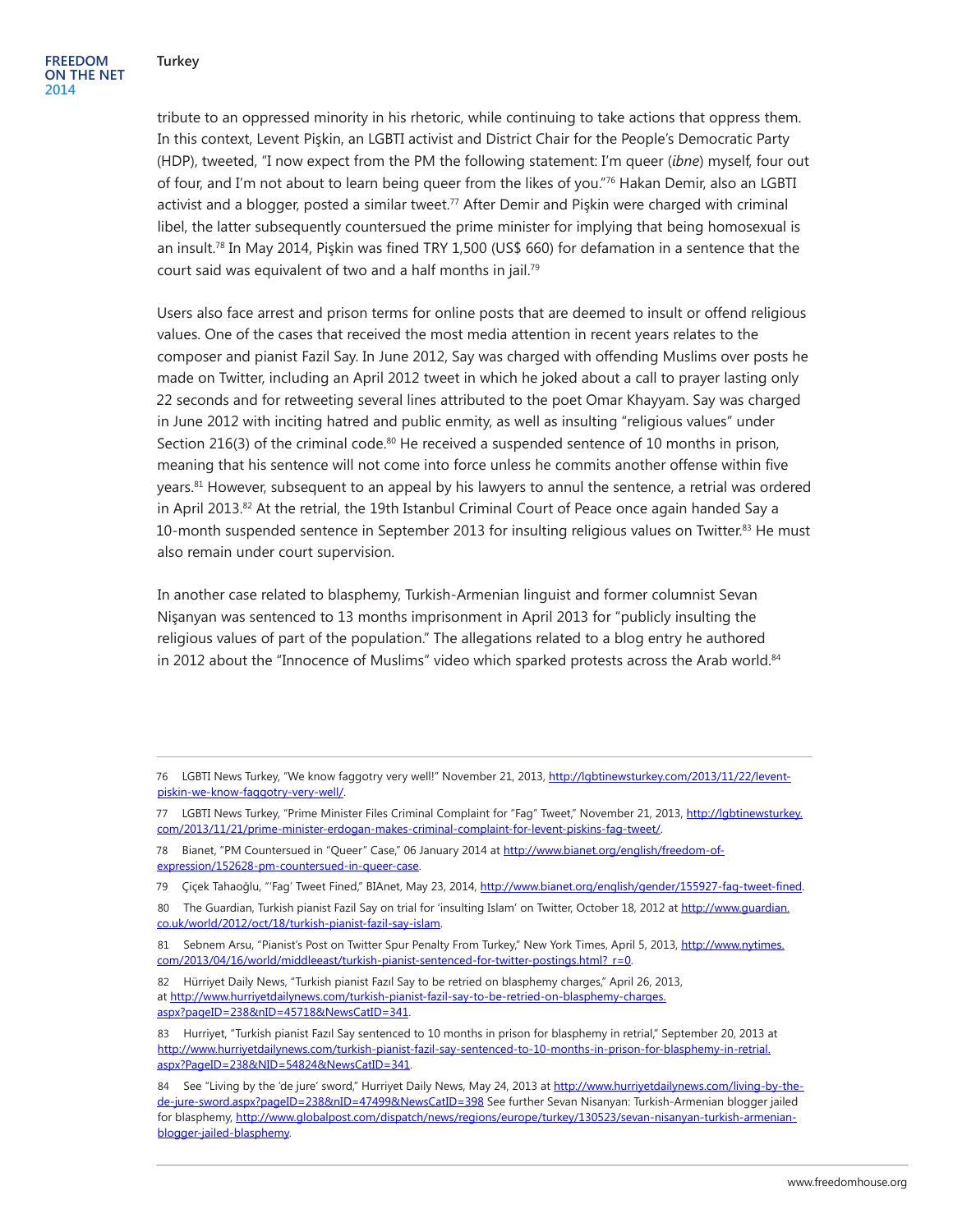Nişanyan, currently imprisoned for another unrelated crime, launched an ongoing appeal against the sentence.<sup>85</sup>

On May 29, 2014, a user with "Allah" in his Twitter handle was sentenced to 15 months in prison for offending religious values.<sup>86</sup> The holder of the account, was accused of "writing harmful content" by pretending to write in the voice of God, at times to criticize Turkish officials.<sup>87</sup> The user said that his account had been hacked.

In August 2013, the Public Prosecutor's Office in Istanbul charged Sedat Kapanoglu and 40 other users with publicly degrading religious values due to their posts on Ekşisözlük ("Sour Dictionary"), a popular social media website in Turkey. Kapanoglu is the owner of the social media platform which features posts on Muslim, Christian, and religious topics, among others. In May 2014, Kapanoglu and Özgür Kuru received suspended sentences of 10 and 7.5 months, respectively. The other 38 defendants had their cases suspended.<sup>88</sup>

Several court cases in recent years have illuminated how other laws are being used to prosecute online activity. For example, in October 2011, the Anti-Terrorism Law was used to prosecute journalist Recep Okuyucu for allegedly advocating terrorist propaganda by downloading Kurdish music files and accessing the blocked Kurdish Firat News Agency website.89 A Diyarbakir court found him not guilty. More recently, Adana High Criminal Court No. 8 sentenced Metin Öztürk to nine years and seven months' imprisonment for sharing terrorist propaganda through Facebook in January 2013.90

Ten people, including three university students, were arrested in relation to a hacking collective called Redhack which infiltrated government websites in 2012. They face terrorism-related charges, including membership in a terrorist organization.<sup>91</sup> All denied association with Redhack, stating they do not possess the technical knowledge required to hack into government servers. Redhack says the accused individuals have no ties with the group. Indeed, speaking through social networks, Redhack stated that the terrorism allegations are simply part of the government's ongoing targeting of its

<sup>85</sup> Hurriyet Daily News, "Turkish-Armenian writer to be jailed after losing appeal in illegal construction trial," December 13, 2013 at [http://www.hurriyetdailynews.com/turkish-armenian-writer-to-be-jailed-after-losing-appeal-in-illegal-construction-trial.](http://www.hurriyetdailynews.com/turkish-armenian-writer-to-be-jailed-after-losing-appeal-in-illegal-construction-trial.aspx?PageID=238&NID=59563&NewsCatID=339) [aspx?PageID=238&NID=59563&NewsCatID=339](http://www.hurriyetdailynews.com/turkish-armenian-writer-to-be-jailed-after-losing-appeal-in-illegal-construction-trial.aspx?PageID=238&NID=59563&NewsCatID=339).

<sup>86</sup> "User gets prison sentence for using 'Allah CC' nickname on Twitter," Hurriyet Daily News, May 29, 2014, [http://www.hurriyetdailynews.com/user-gets-prison-sentence-for-using-allah-cc-nickname-on-twitter.](http://www.hurriyetdailynews.com/user-gets-prison-sentence-for-using-allah-cc-nickname-on-twitter.aspx?pageID=238&nID=67148&NewsCatID=341) [aspx?pageID=238&nID=67148&NewsCatID=341](http://www.hurriyetdailynews.com/user-gets-prison-sentence-for-using-allah-cc-nickname-on-twitter.aspx?pageID=238&nID=67148&NewsCatID=341).

<sup>87</sup> Colin Daileda, "Twitter User Jailed For Using 'Allah' in His Handle," Mashable, May 29, 2014, [http://mashable.](http://mashable.com/2014/05/29/twitter-turkey-jailed-religion/) [com/2014/05/29/twitter-turkey-jailed-religion/](http://mashable.com/2014/05/29/twitter-turkey-jailed-religion/).

<sup>88</sup> "Court sentences founder of popular online forum for blasphemy," Hurriyet Daily News, May 15, 2014, [http://www.hurriyetdailynews.com/court-sentences-founder-of-popular-online-forum-for-blasphemy.](http://www.hurriyetdailynews.com/court-sentences-founder-of-popular-online-forum-for-blasphemy.aspx?pageID=238&nID=66544&NewsCatID=339) [aspx?pageID=238&nID=66544&NewsCatID=339](http://www.hurriyetdailynews.com/court-sentences-founder-of-popular-online-forum-for-blasphemy.aspx?pageID=238&nID=66544&NewsCatID=339).

<sup>89 &</sup>quot;Court Acquits Journalist Who Interviewed Kurdish Separatist," Reporters Without Borders, December 29, 2011, [http://](http://en.rsf.org/turkey-journalists-under-pressure-as-26-10-2011,41282.html) [en.rsf.org/turkey-journalists-under-pressure-as-26-10-2011,41282.html](http://en.rsf.org/turkey-journalists-under-pressure-as-26-10-2011,41282.html).

<sup>90</sup> See <http://www.evrensel.net/news.php?id=45658>

<sup>91</sup> See <http://english.alarabiya.net/articles/2012/11/26/251896.html>.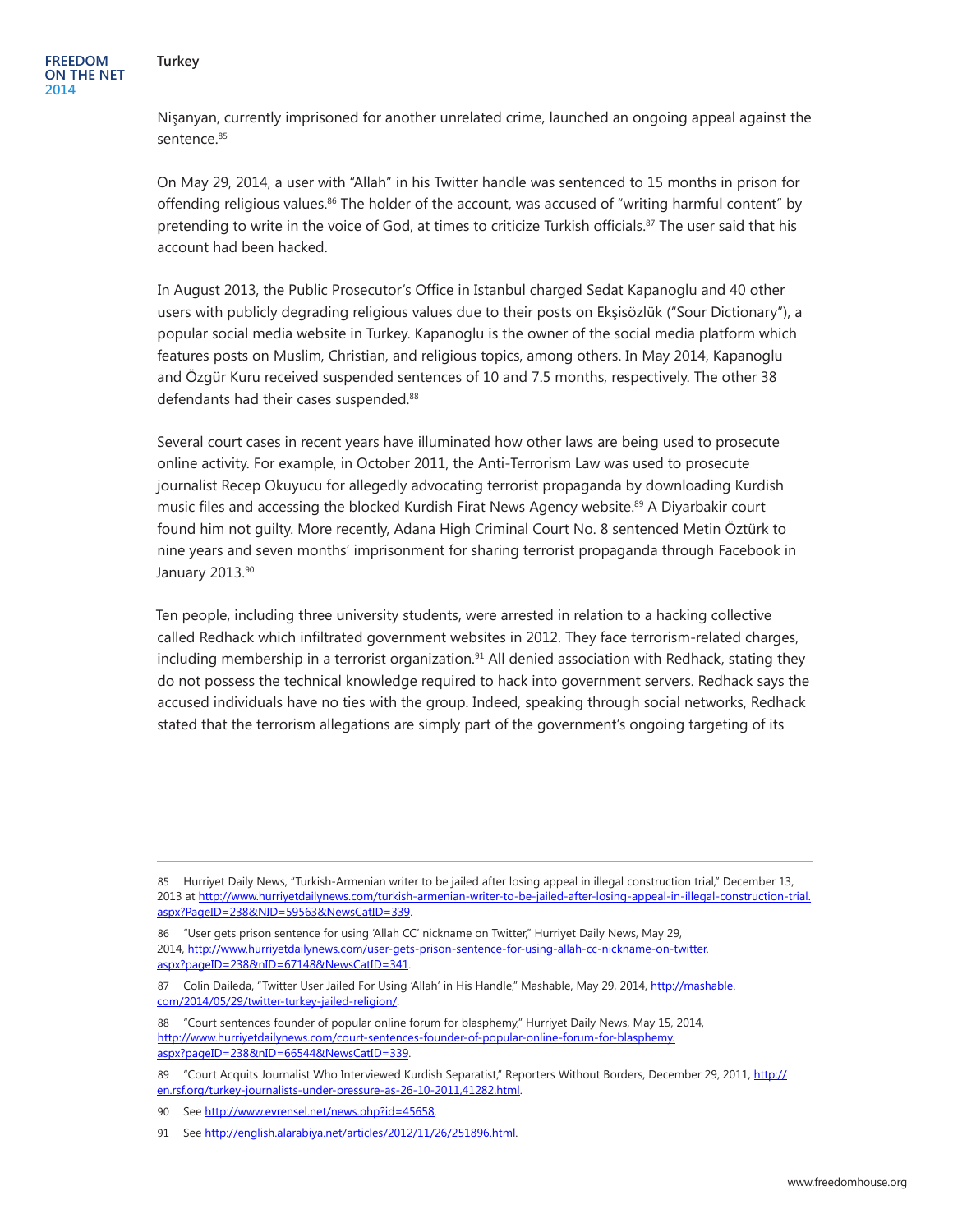domestic opponents.92 Another 14 people were detailed in November 2013, including actor Barış Atay, on accusations of links to Redhack, but released by an Ankara court after a week.<sup>93</sup>

The constitution states that "secrecy of communication is fundamental," and users are allowed to post anonymously online. However, the anonymous purchase of mobile phones is not allowed and buyers need to provide official identification. Turkey has yet to adopt a data protection law, though the September 2010 amendments to the Turkish Constitution included data protection provisions. It is expected that a draft data protection bill will reach the parliament during 2014. In 2011, the use of encryption hardware and software became subjected to regulations introduced by the BTK. Suppliers are now required to provide encryption keys to state authorities before they can offer their products or services to individuals or companies within Turkey. Failure to comply can result in administrative fines and, in cases related to national security, prison sentences.

The constitution specifies that any action that could potentially interfere with freedom of communication or the right to privacy must be authorized by the judiciary. For example, judicial permission is required for technical surveillance under the Penal Procedural Law. Despite constitutional guarantees, most forms of telecommunication continue to be tapped and intercepted.94 Between 2008 and 2009, several surveillance scandals received widespread media attention, and it is suspected that all communications are subject to interception by various law enforcement and security agencies, including the Gendarmerie (military police). Some reports indicate that every day, up to 50,000 phones—both mobile and landlines—are legally tapped, and 150,000 to 200,000 interception requests are made each year. During 2013 and 2014, stories related to the bugging of the prime minister and top officials continued to hit the headlines.

In April 2014, a law was passed that expanded the powers of the National Intelligence Agency (MIT). Law No. 6532 on Amending the Law on State Intelligence Services and the National Intelligence Agency allows intelligence agents unfettered access to communications data with no need for a court order. The law forces public and private bodies to hand over data, documents, and information to the MIT upon request, with failure to do so punishable by prison. In the clause relating to the ability of the MIT to intercept and store private data related to "external intelligence, national defense, terrorism, international crimes, and cybersecurity passing through telecommunication channels", there is no requirement to procure a court order.<sup>95</sup> The law also limits the ability of the judiciary or press to hold the MIT accountable for wrongdoing. Courts must acquire the permission of the head of the agency in order to investigate agents, and journalists or editors who publish leaks on MIT activities via media channels may be imprisoned for three to nine years, a new provision. Some observers have commented that the bid to shield the MIT from judicial investigations was intended to provide legal cover for the agency's ongoing negotiations with the Kurdish Workers'

<sup>92</sup> See 'Terrorist organization'? Turkish hackers face quarter-century prison terms, October 10, 2012 at [http://rt.com/news/](http://rt.com/news/redhack-turkey-terrorism-trial-056/) [redhack-turkey-terrorism-trial-056/.](http://rt.com/news/redhack-turkey-terrorism-trial-056/)

<sup>93</sup> Hurriyet Daily News, "Turkish actor accused of being RedHack member released by court," November 25, 2013 at [http://www.hurriyetdailynews.com/turkish-actor-accused-of-being-redhack-member-released-by-court.](http://www.hurriyetdailynews.com/turkish-actor-accused-of-being-redhack-member-released-by-court.aspx?PageID=238&NID=58478&NewsCatID=341) [aspx?PageID=238&NID=58478&NewsCatID=341](http://www.hurriyetdailynews.com/turkish-actor-accused-of-being-redhack-member-released-by-court.aspx?PageID=238&NID=58478&NewsCatID=341)

<sup>94</sup> For a history of interception of communications, see: Faruk Bildirici, *Gizli Kulaklar Ulkesi* [The Country of Hidden Ears] (Istanbul: Iletisim, 1999); Enis Coskun, *Kuresel Gozalti: Elektronik Gizli Dinleme ve Goruntuleme* [Global Custody: Electronic Interception of Communications and Surveillance] (Ankara: Umit Yayincilik, 2000).

<sup>95</sup> "Turkey: Internet Freedom, Rights in Sharp Decline," Human Rights Watch, September 2, 2014, [http://www.hrw.org/](http://www.hrw.org/news/2014/09/02/turkey-internet-freedom-rights-sharp-decline) [news/2014/09/02/turkey-internet-freedom-rights-sharp-decline](http://www.hrw.org/news/2014/09/02/turkey-internet-freedom-rights-sharp-decline).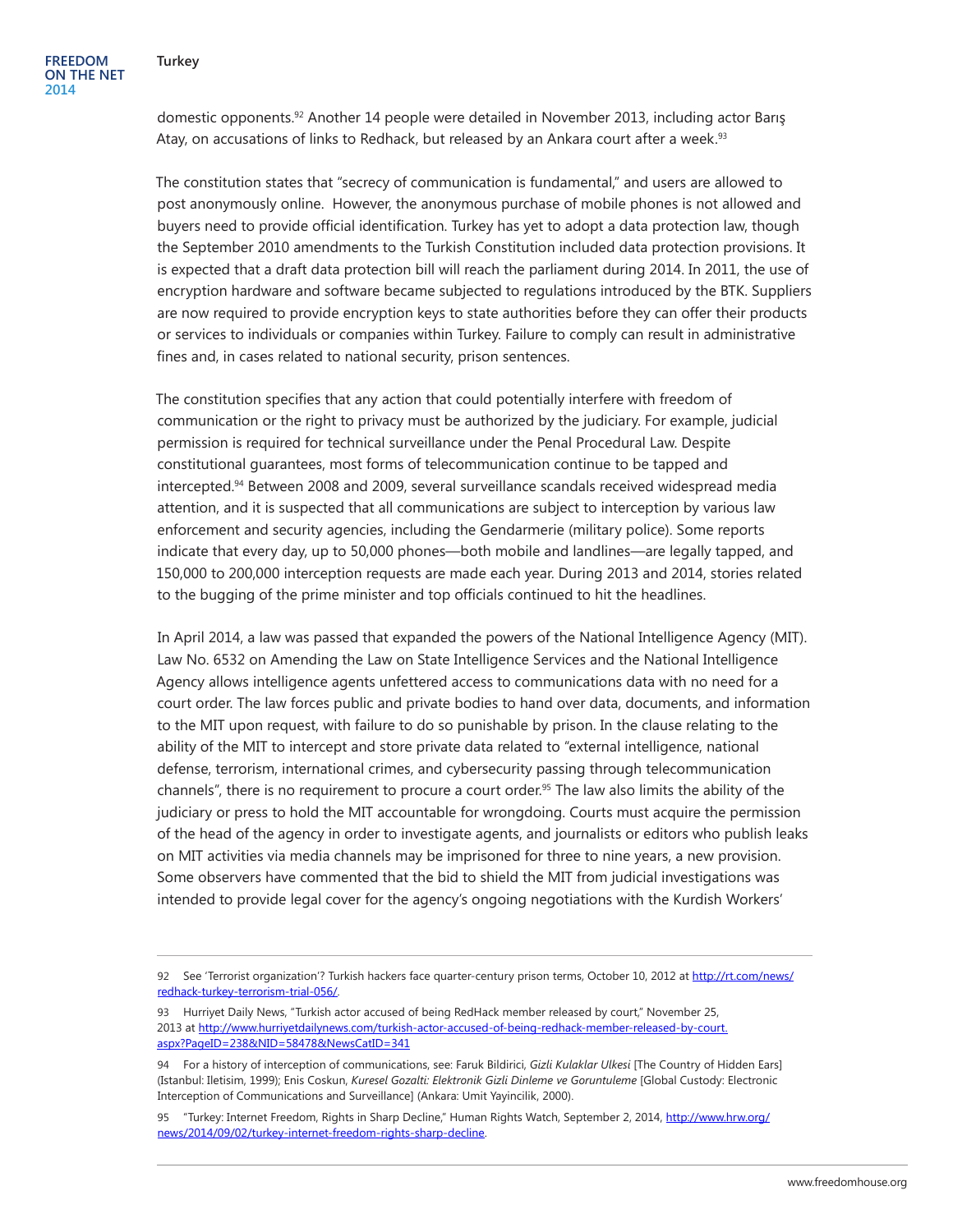Party (PKK), which is officially recognized as a terrorist organization; it also facilitated the crackdown on domestic movements such as the Gülenists.<sup>96</sup>

These surveillance practices have been challenged in court on at least one occasion. In 2008, responding to complaints lodged by the TIB, the Supreme Court of Appeals overruled a lower court's decision to grant both the Gendarmerie and the MIT the authority to view countrywide data traffic retained by service providers.<sup>97</sup> Faced with criticism on the issue, in 2008 the parliament launched a major inquiry into illegal surveillance and interception of communications, though the inquiry concluded in January 2009 without finding any "legal deficiencies" in the interception regime. In January 2013, a new parliamentary commission was set up with a similar goal and, during its initial investigation, revealed that the Gendarmerie had intercepted the communications of 470,102 people subject to 75,478 court orders during the last 10 years.<sup>98</sup>

A Cyber Security Council was established in October 2012 and in June 2013, created a Strategy and Action Plan on Cyber Security (2013-2014). The action plan aims at identifying threats and measures to reduce or eliminate the impact of potential cyber security incidents.<sup>99</sup>

In reaction to the role of social media in the Gezi Park protests, Turkish police and intelligence authorities have stepped up monitoring of social media. In October 2013, it was reported that the Undersecretariat of Public Order and Security (KDGM) met with representatives from the police, intelligence, and the telecommunications directorate to discuss ways to prevent future mass demonstrations without resorting to blacking out 3G networks.<sup>100</sup>

While government surveillance is an issue in Turkey, ISPs are not required to monitor the information that goes through their networks, nor do they have a general obligation to seek out illegal activity. However, with the February 2014 amendments to Law No. 5651, the minimum amount of time that hosting providers must store user data was increased from 6 to 12 months, with the exact amount (up to 24 months) to be established under new bylaws that must be approved by the BTK. This also includes "Mass Use Providers," such as cybercafes and locations that provide Wi-Fi hotspots, who must also log data on their users and abide by blocking orders. All data must be made available to the TIB upon request – and without the need for a court order – under punishment of fines of TRY 10,000 to 100,000 (US\$ 4,400 to 44,000). <sup>101</sup>

<sup>96</sup> See Sebnem Arsu, "Turkish Leader Signs Bill Expanding Spy Agency's Power," New York Times, April 25, 2014, [http://www.](http://www.nytimes.com/2014/04/26/world/europe/turkish-leader-signs-bill-expanding-spy-agencys-power.html) [nytimes.com/2014/04/26/world/europe/turkish-leader-signs-bill-expanding-spy-agencys-power.html](http://www.nytimes.com/2014/04/26/world/europe/turkish-leader-signs-bill-expanding-spy-agencys-power.html).

Fehim Taştekin, "Is Turkey reverting to a 'muhaberat' state?" Al Monitor, April 17, 2014, [http://www.al-monitor.com/pulse/](http://www.al-monitor.com/pulse/originals/2014/04/erdogan-mit-interference-authoritarian.html) [originals/2014/04/erdogan-mit-interference-authoritarian.html#](http://www.al-monitor.com/pulse/originals/2014/04/erdogan-mit-interference-authoritarian.html).

<sup>97</sup> The court stated that "no institution can be granted such authority across the entire country, viewing all people living in the Republic of Turkey as suspects, regardless of what the purpose of such access might be." See, "Supreme Court of Appeals Overrules Gendarmerie Call Detail Access," Today's Zaman, June 6, 2008, [http://www.todayszaman.com/tz-web/news-144038](http://www.todayszaman.com/tz-web/news-144038-supreme-court-of-appeals-overrules-gendarmerie-call-detail-access.html) [supreme-court-of-appeals-overrules-gendarmerie-call-detail-access.html.](http://www.todayszaman.com/tz-web/news-144038-supreme-court-of-appeals-overrules-gendarmerie-call-detail-access.html)

<sup>98</sup> See the Bianet article (in Turkish) at [http://www.bianet.org/bianet/insan-haklari/145087-jandarma-10-yilda-470-bin-kisiyi](http://www.bianet.org/bianet/insan-haklari/145087-jandarma-10-yilda-470-bin-kisiyi-dinledi)[dinledi](http://www.bianet.org/bianet/insan-haklari/145087-jandarma-10-yilda-470-bin-kisiyi-dinledi).

<sup>99</sup> European Commission, Turkey: 2013 Progress Report, COM (2013) 700, Brussels, 16.10.2013 SWD(2013) 417.

<sup>100</sup> "Turkish police, intelligence to actively monitor social media after Gezi," Today's Zaman, October 7, 2013, [http://www.](http://www.todayszaman.com/newsDetail.action;jsessionid=235GucqmAc87L7txcRwN6okC?newsId=328412&columnistId=0) [todayszaman.com/newsDetail.action;jsessionid=235GucqmAc87L7txcRwN6okC?newsId=328412&columnistId=0](http://www.todayszaman.com/newsDetail.action;jsessionid=235GucqmAc87L7txcRwN6okC?newsId=328412&columnistId=0).

<sup>101</sup> For further information on this section, see, The Representative on Freedom of the Media, "Briefing on Proposed Amendments to Law No. 5651," The Organization for Security and Co-operation in Europe, January 2014, [http://www.osce.org/](http://www.osce.org/fom/110823?download=true) [fom/110823?download=true](http://www.osce.org/fom/110823?download=true), and "WILMAP: Turkey" The Center for Internet and Society, Stanford Law School, [http://cyberlaw.](http://cyberlaw.stanford.edu/page/wilmap-turkey) [stanford.edu/page/wilmap-turkey,](http://cyberlaw.stanford.edu/page/wilmap-turkey) accessed November 6, 2014.